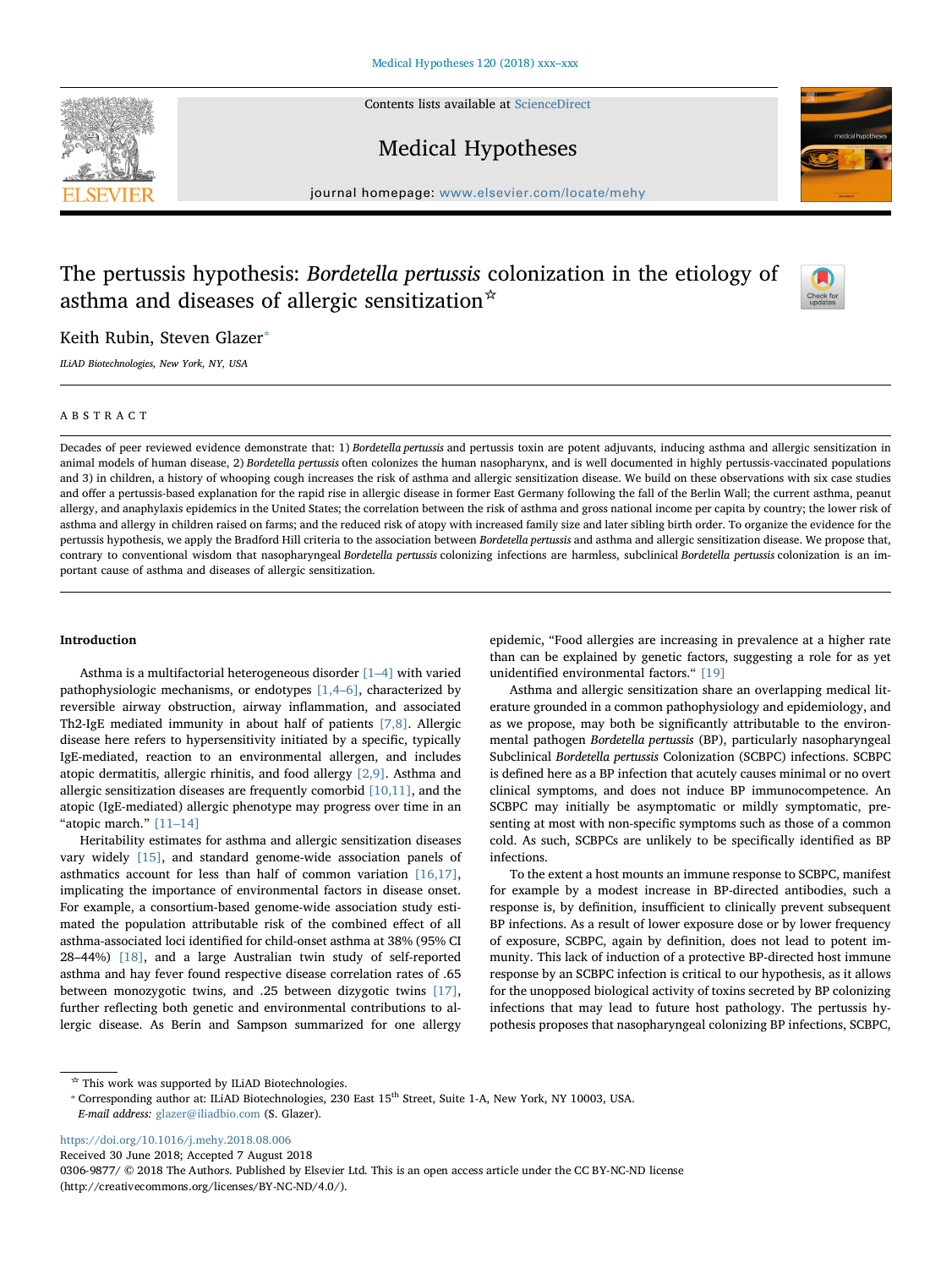while initially quiescent, may subsequently lead to diseases of allergy as presented in this review, as well as to autoimmunity [\[20,21\]](#page-11-10), and other neuropathology [\[22\].](#page-12-0)

In contrast, Subclinical BP Immunization, or SCBPI, is defined as a BP infection that acutely causes minimal or no symptoms but nevertheless induces a protective mucosal and systemic BP immune response. Such response is typically the result of a higher dose of BP exposure and/or a higher frequency of BP exposure. We propose that because SCBPI induces potent mucosal cellular and antibody responses against BP and BP toxins, toxins released by subsequent nasopharyngeal colonizing BP infections are neutralized prior to reaching cellular end-targets, including antigen presenting cells. As a result, SCBPIs generally do not lead to the proposed allergic pathology that results from unopposed BP toxins, such as those released by SCBPC. In addition, SCBPI-induced mucosal BP immunocompetence generally leads to rapid clearance of subsequent nasopharyngeal colonizing BP infections, further reducing the risk of host exposure to unopposed BP toxins. In summary, as proposed by the pertussis hypothesis, new-onset subclinical BP infections can be either SCBPC or SCBPI infections, depending on the frequency and dose of BP exposure, and result in distinct immunologic profiles and clinical implications as shown in [Table 1](#page-1-0).

The existence of subclinical BP infections is supported by human data demonstrating nasopharyngeal BP PCR positivity in asymptomatic populations [\[23](#page-12-1)–25], and data obtained during a pertussis outbreak which identified a population of nasopharyngeal BP PCR positive subjects without cough whose serology remained negative (e.g. IgA, IgG, IgM) "due to a lack of a detectable BP immune response." [\[26\].](#page-12-2) In addition, investigation of respiratory outbreaks attributed to BP have been deemed to be "mistaken" by the CDC in part due to the presence of nasopharyngeal BP PCR positive patients with negative BP serology [\[27\]](#page-12-3). We submit that it is plausible that these are documented examples of SCBPC.

SCBPC is proposed to occur more frequently in highly vaccinated populations with low BP prevalence, and infrequent minimally immunogenic nasopharyngeal BP exposure. In contrast, subclinical BP infections occurring in poorly vaccinated populations with high BP prevalence, and high frequency immunogenic nasopharyngeal BP exposure, are more typically SCBPI. What we define as SCBPI is also known as latent BP immunization, first recognized in British BP studies by Percy Stocks in the 1930s [\[28\]](#page-12-4) and more recently supported by Lavine, who, in an age-structured model, found that a reduction in latent BP immunization can account for both the recent reemergence of BP despite high BP vaccination coverage and the shift in age-specific BP incidence in developed nations [\[29\]](#page-12-5). In our hypothesis, latently immunizing BP infections, or SCBPI, by inducing potent mucosal immunity, are proposed to reduce the risk and rate of future SCBPC infections.

Asthma affects an estimated 300 million people worldwide [\[30\]](#page-12-6). With epidemic and rising prevalence in many developed nations during the past three decades [31–[34\]](#page-12-7) (which may have recently leveled off in some countries with higher rates of disease [\[3\]\)](#page-11-11), a deeper understanding of how and why certain individuals develop asthma and allergic sensitization disease is more important than ever. Notably, asthmatics are at increased risk for respiratory and other infections

including Bordetella pertussis [\[35,36\]](#page-12-8), and show a trend ( $p = 0.063$ ) for lower levels of anti-pertussis toxin IgG than non-asthmatics [\[36\],](#page-12-9) consistent with a relative BP immunodeficiency in asthmatics compared with non-asthmatics, though immunosuppression from asthmatic treatment may explain some of this finding. The higher rate of BP in asthmatics may reflect genetic predisposition, airway remodeling with structural pathology and obstruction, or environmental factors such as lower levels of both BP exposure and latent BP immunization, resulting in mucosal BP immunodeficiency and an increased risk of SCBPC. We do not suggest that SCBPC is the only potential infectious cause of asthma and diseases of allergic sensitization, but that the pertussis hypothesis is consistent with current evidence and merits investigation.

The proposed pathogenic sensitizing agent Bordetella pertussis is a highly transmissible, Gram-negative bacterium that is typically acquired by inhalation of contaminated air from the cough, sneeze or exhalation of an infected individual. BP is the primary cause of acute clinical BP, better known as whooping cough, and BP secretes biologically active toxins, including the highly potent adjuvant pertussis toxin. Importantly, BP and pertussis toxin have been used for more than a half century to induce sensitization and pathology in multiple animal models of asthma and allergic disease [37–[54\]](#page-12-10). To illustrate the relationship between BP infection and asthma and allergic sensitization, we first apply our hypothesis to six environmental observations.

#### Case studies

#### Asthma, allergies and the rise and fall of the Berlin Wall

Prior to 1960, former East Germany (FEG) and former West Germany (FWG) had similar rates of atopic disease [\[55\]](#page-12-11). In 1961 the Berlin Wall was erected by FEG for geopolitical reasons, dividing Germany and isolating populations with similar genetic backgrounds and environments. It remained a prominent symbol of the cold war for nearly three decades until its removal in 1989. While partitioned, the two nations adopted sharply different BP vaccination policies, with FEG maintaining high BP vaccination rates and FWG rescinding their uniform childhood BP vaccination policy from 1974 to 1991 due to vaccine safety concerns [\[56\]](#page-12-12).

During the 1980s, pertussis vaccination coverage for pre-school children was greater than 90% in FEG, but only 50–60% in southern FWG, and 2–20% in northern FWG [\[56\].](#page-12-12) Consequently, BP rates in FWG increased during the period of Germany's separation and remained substantially higher in FWG than in FEG [\[57\].](#page-12-13) In addition, in FEG, travel and immigration were severely restricted, limiting importation of BP to an isolated FEG population. With the fall of the Berlin Wall in 1989 and subsequent German reunification, including a marked increase in socialization between FEG and FWG populations, BP rates in FEG began to rise [\[56,58\]](#page-12-12) as shown in [Table 2.](#page-2-0)

Reported rates of mortality from all bacterial disease in East Germany were unchanged from 1980 to 1997, so it is unlikely that reporting bias explains the rise in BP incidence during this period [\[60\]](#page-12-14).

We propose that these circumstances, while successful in reducing acute clinical BP rates in FEG during separation, simultaneously attenuated mucosal BP immunity within the FEG population prior to 1989

#### <span id="page-1-0"></span>Table 1

Proposed Characteristics of SCBPC and SCBPI Nasopharyngeal Subclinical BP Infections.

| Subclinical* BP Infection<br>(initial presentation) | Dose and Frequency<br>of BP Exposure | More Common In                          | <b>Induces Potent Mucosal</b><br>and Systemic BP<br>Immunity | Reduces the Risk of Future<br>Nasopharyngeal Colonization | Reduces the Risk of Future<br>Disease Due to Unopposed BP<br>Toxins |
|-----------------------------------------------------|--------------------------------------|-----------------------------------------|--------------------------------------------------------------|-----------------------------------------------------------|---------------------------------------------------------------------|
| SCBPC (Subclinical BP<br>Colonization)              | Low                                  | <b>Highly Vaccinated</b><br>Populations | No                                                           | No                                                        | No                                                                  |
| SCBPI (Subclinical BP<br>Immunization)              | High                                 | Poorly Vaccinated<br>Populations        | Yes                                                          | Yes                                                       | Yes                                                                 |

\*A subclinical BP infection is defined as an asymptomatic or minimally symptomatic infection, at most leading to symptoms consistent with the common cold.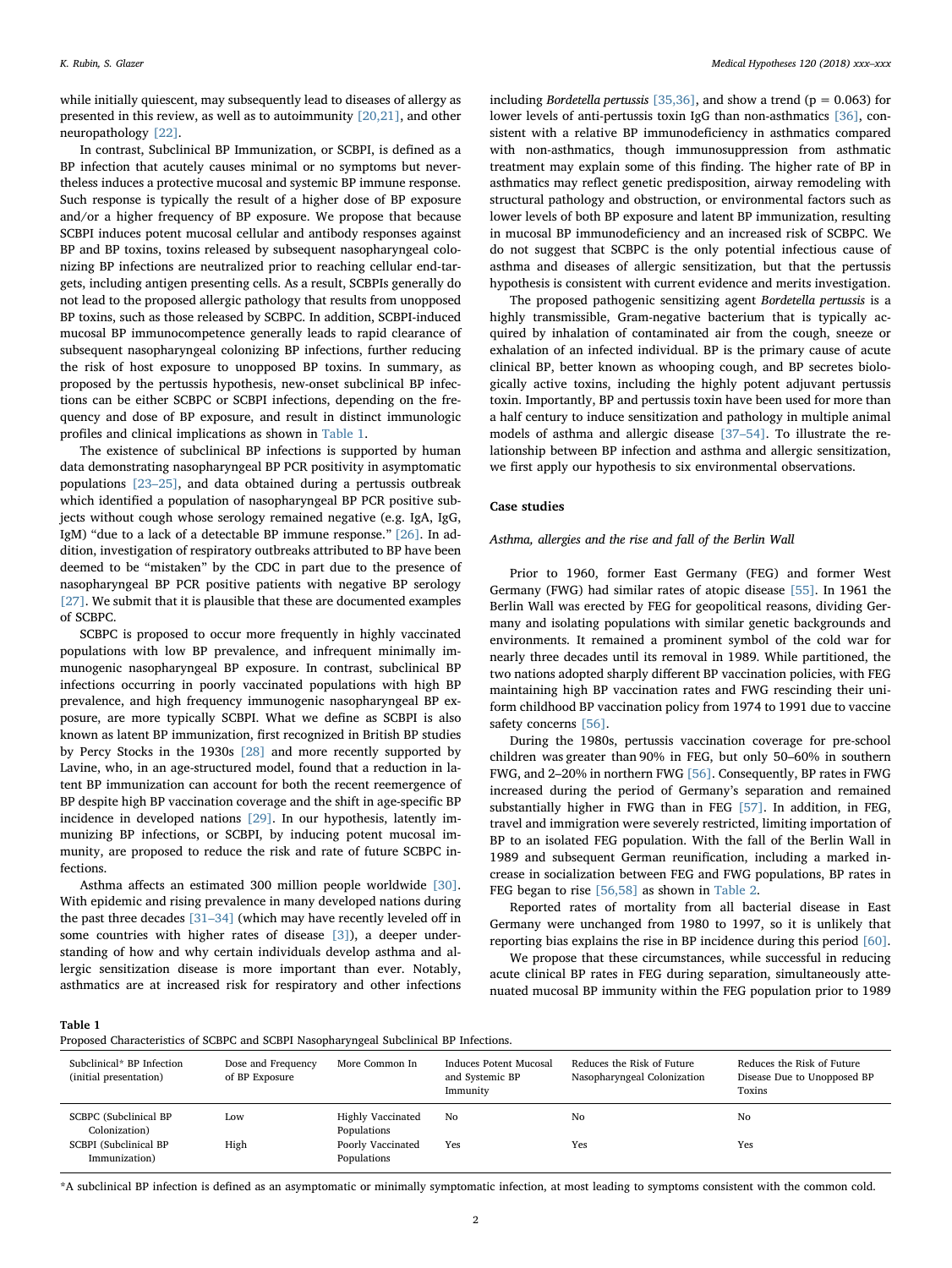#### <span id="page-2-0"></span>Table 2

The Rise in BP Incidence in FEG after the Fall of the Berlin Wall [\[56,57,59\]](#page-12-12)

| Former East Germany                         | 1980s    | 1994 | 2000 | 2007 |
|---------------------------------------------|----------|------|------|------|
| Estimated Whooping Cough cases/100,000/year | $\leq 1$ | 3.4  | 20.5 | 39.3 |

because whole cell pertussis vaccines (in use in FEG and FWG from 1961 to 1989) do not induce sterilizing mucosal immunity as demonstrated in non-human primates [\[61\]](#page-12-15), and exposure to BP in FEG was infrequent, leading to low rates of latent BP immunization. This FEG population–wide mucosal BP immunodeficiency was inconsequential while BP rates remained low in FEG prior to German reunification, and exposure to BP in FEG was infrequent. However, we propose that mucosal BP immunodeficiency predisposed former East Germans to increased SCBPC rates post-reunification, as exposure to BP increased with sharp increases in FEG-FWG population interactions and the influx of BP into FEG. We submit that an increased incidence of nasopharyngeal SCBPC increased the risk for asthma and related allergic disease in post-unification FEG.

Consistent with the pertussis hypothesis, rates of allergic sensitization and asthma were low in FEG up to reunification [\[62,63\]](#page-12-16) and substantially increased after the fall of the Berlin wall in 1989. Heinrich et al. analyzed data obtained in 1992–3, 1995–6 and 1998–9 from East German children aged 5–14 years [\[64\].](#page-12-17) After adjustment for gender, age, and study area, increases were seen for strong sensitization to any allergen with an odds ratio of 1.28 for the second vs. first survey disease increase, and 1.33 for the third vs. first survey disease increase (p-trend 0.02). For example, from 1992 to 1995 to 1999, rates for any allergy to food, drug, pollen, animal dander or fungus rose progressively from

13.7% to 19.6% to 24.3%, and physician-diagnosed asthma rates rose from 2.6% to 3.5% to 4.8%. Statistically significant increases were also reported for clinically diagnosed asthma and eczema [\[64\]](#page-12-17).

From another region of FEG, Frye et al. reported childhood asthma and allergy rates from 1992 to 1996 [\[65\].](#page-12-18) Bronchial hyperresponsiveness to cold air on pulmonary function testing corroborated Heinrich's findings, increasing from 6.4% in 1992–1993 to 11.6% in 1995–1996 (odds ratio [OR]: 2.0, 95% confidence interval [CI] 1.3–3.0). In addition, in the decade following reunification, there was a fourfold greater increase in pollen sensitization (95% confidence interval 1.2–13.9) in FEG than in FWG [\[66\]](#page-12-19).

We propose that high vaccination rates and social isolation suppressed BP prevalence in FEG and thereby reduced both latent BP immunization and mucosal BP immunocompetence in the FEG population. This, in turn, increased the risk of SCBPC in FEG individuals upon German reunification as BP was reintroduced into FEG from exposure to the more poorly vaccinated FWG population. We submit that, given the totality of evidence presented in this review, SCBPC is an unrecognized cause of both asthma and allergic sensitization, and that an increase in FWG-transmitted BP and FEG-acquired SCBPC infections is consistent with the significant rise in asthma and allergic disease in FEG after the fall of the Berlin Wall.

# The asthma epidemic in the United States parallels the surge in Bordetella pertussis incidence

In recent decades, the incidence of asthma in the United States (US) has increased [\[31,67,68\]](#page-12-7), correlating with the steady increase in BP incidence as tracked by the US Centers for Disease Control and

<span id="page-2-1"></span>

Fig. 1. Estimated annual incidence of US childhood asthma and BP, 1980–2007. Estimated annual incidence of asthma for at-risk US children (< 18 years) from 1980 to 2007 (faded dotted line) with linear trend line (solid dotted line), and estimated annual incidence of unreported US subclinical BP from 1976 to 2012 (solid faded line) with an interpolated fifth degree polynomial trendline (solid red line). Data for estimated annual incidence of asthma for at-risk US children from 1980 to 2007 from Rudd, 2007 [\[67\]](#page-12-20) and Winer, 2012 [\[68\]](#page-12-21). The US child asthma incidence for 2006–2008 is pooled to a single 2007 incidence rate because different states participated in the survey from year to year [\[68\].](#page-12-21) Data for estimated annual subclinical BP prevalence from Ward, 2005 [\[71\]](#page-12-22), WHO vaccine-preventable diseases: monitoring system, 2009 global summary ([http://apps.who.int/iris/bitstream/10665/70149/1/WHO\\_IVB\\_2009\\_eng.pdf](http://apps.who.int/iris/bitstream/10665/70149/1/WHO_IVB_2009_eng.pdf)), and Centers for Disease Control and Prevention (CDC) Surveillance and Reporting, 2013 (<https://www.cdc.gov/pertussis/surv-reporting/cases-by-year.html>). In the US acellular BP vaccine trial com-pleted in 1999, rates of undiagnosed BP infections for individuals age 15-65 years were estimated at 1 to 10 million cases per year, depending on case definition [\[71\],](#page-12-22) in years when the CDC reported approximately 7000 US cases annually [\(https://www.cdc.gov/pertussis/surv-reporting/cases-by-year.html\)](https://www.cdc.gov/pertussis/surv-reporting/cases-by-year.html). The estimated unreported subclinical BP incidence in the figure is based on the quotient of these data, with an upper range ratio of 1:1400 for reported BP to unreported subclinical BP for a given year.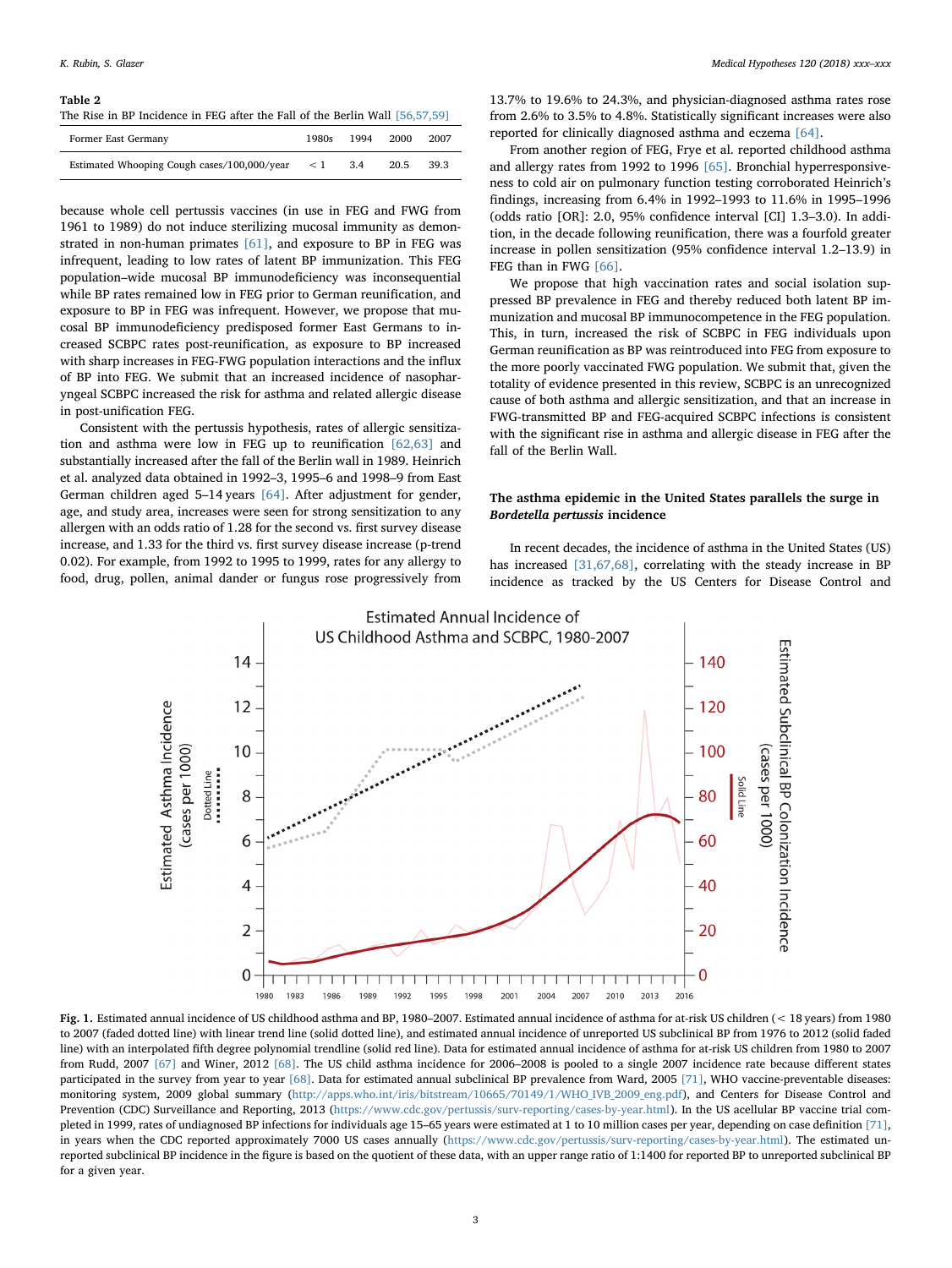Prevention ([http://www.cdc.gov/pertussis/surv-reporting/cases-by](http://www.cdc.gov/pertussis/surv-reporting/cases-by-year.html)[year.html\)](http://www.cdc.gov/pertussis/surv-reporting/cases-by-year.html). We submit that symptomatic BP infection rates are directly proportional to subclinical BP infection rates in relatively low BP incidence environments such as the US during the past several decades, when BP exposure levels are held to have been too low to induce widespread latent induction of BP mucosal immunity. That is, in populations where circulating rates of BP are low and mucosal BP immunocompetence is poor, such as that in the US with greater than 90% BP vaccination rates for decades [\(http://apps.who.int/immunization\\_](http://apps.who.int/immunization_monitoring/globalsummary/countries?countrycriteria%5Bcountry%5D%5B%5D=USA) [monitoring/globalsummary/countries?countrycriteria%5Bcountry%5D](http://apps.who.int/immunization_monitoring/globalsummary/countries?countrycriteria%5Bcountry%5D%5B%5D=USA)  $\%5B\%5D=USA$ ), increasing rates of acute clinical BP correlate with increasing rates of SCBPC because each additional BP exposure is more likely to lead to an SCBPC. In contrast, in populations with poor vaccination rates and high rates of circulating BP, increasing acute clinical BP incidence correlates with an increasing rate of latent BP immunization and enhanced mucosal BP immunity, and thus a reduction in SCBPC rates.

As seen in [Fig. 1,](#page-2-1) US rates of both asthma [\[67,68\]](#page-12-20) and estimated SCBPC begin to rise in the 1990s as derived from WHO data [\(http://](http://apps.who.int/iris/bitstream/10665/70149/1/WHO_IVB_2009_eng.pdf) [apps.who.int/iris/bitstream/10665/70149/1/WHO\\_IVB\\_2009\\_eng.](http://apps.who.int/iris/bitstream/10665/70149/1/WHO_IVB_2009_eng.pdf) [pdf](http://apps.who.int/iris/bitstream/10665/70149/1/WHO_IVB_2009_eng.pdf)), coincident with the introduction of the acellular BP (aP) vaccine [\[69\]](#page-12-23) which has been shown to provide less durable immunity than whole cell BP (wP) vaccines [\[70\]](#page-12-24). Notably, non-human primate models demonstrate that neither wP nor aP vaccination induces sterilizing nasopharyngeal BP immunity or prevents colonization (in fact aPV prolongs BP colonization), and further that aP does not prevent BP transmission [\[61\].](#page-12-15) In addition, human nasal swab PCR, culture and serologic data indicate that currently available BP vaccines decrease acute clinical BP risk but do not prevent asymptomatic or minimally symptomatic nasopharyngeal BP infection as demonstrated in multiple highly BP-vaccinated populations [23–[26,71](#page-12-1)–74]. Human observational [\[75,76\]](#page-12-25) and modeling data [\[77\]](#page-12-26) also suggest that aP vaccines do not prevent BP transmission. Evidence substantiating the existence of SCBPC, as defined by the pertussis hypothesis, includes Klement et al. who identified a population of nasopharyngeal BP PCR positive subjects without cough whose BP serology remained negative (e.g. IgA, IgG, IgM) [\[26\]](#page-12-2), and Zhang et al. who documented BP PCR positivity in 4.8% of Chinese children. In the Zhang et al. study, "All children were asymptomatic when they entered the study. Children who reported symptoms of a respiratory infection such as cough, fever, or catarrh, currently present or having occurred in the past 3 months, were excluded." [\[23\]](#page-12-1) Such BP colonized patients meet our definition of SCBPC, which may include subjects who may have had minor respiratory symptoms that were not reported to investigators.

We propose that the inability of aPV to prevent asymptomatic nasopharyngeal BP colonization has contributed to the rise in acute clinical BP and SCBPC in highly BP-vaccinated populations where rates of latent BP immunization are relatively low. In turn, we submit that it is plausible that the adjuvant effects of pertussis toxin secreted from SCBPC, when co-localized with allergens such as pollen and certain foods, explains a significant part of the coincident rise in rates of pertussis and diseases of allergic sensitization, as exemplified in [Fig. 1](#page-2-1).

Of note, average estimated rates of US SCBPC of 2–7% since 2000 (20/1000 in 2000, 70/1000 in 2013), derived from Ward et al. and presented in [Fig.](#page-2-1) 1, were based on asymptomatic cases of serologically documented BP infection. These estimates approximate rates of nasopharyngeal PCR positivity in other highly vaccinated populations such as 4.8% of asymptomatic youth in China in 2014 [\[23\]](#page-12-1), and 5.3% of infants in the control group of a German infant study in 1995–1997 [\[24\]](#page-12-27).

## The US rise in childhood peanut allergy and anaphylaxis parallels increasing US BP rates

Beyond asthma, the prevalence of other diseases of allergic sensitization, including peanut allergy [\[78\]](#page-12-28) and anaphylaxis [\[79\]](#page-12-29), is climbing in step with the US rise in BP rates as documented by the CDC (<http://www.cdc.gov/pertussis/surv-reporting/cases-by-year.html>).

Peanuts are commonly consumed as peanut butter, which persists in the oropharynx due to a combination of biochemical properties that confer its distinctive stickiness, and, as proposed herein, make it an ideal allergen by increasing its co-localization with colonizing pharyngeal BP infection and pertussis toxin adjuvant, increasing the risk of BP-mediated peanut sensitization. Peanut butter's high fat content makes it hydrophobic, which impairs mixing with, and being washed away by, saliva, while commercial processing increases its adhesiveness [\[80\]](#page-12-30) compared with unprocessed peanuts. We submit that these unusual properties offer an explanation for why childhood peanut allergy, among all food allergies, has sharply risen in recent decades [\[78\]](#page-12-28) commensurate with rising US BP infection rates [\(http://www.cdc.gov/](http://www.cdc.gov/pertussis/surv-reporting/cases-by-year.html) [pertussis/surv-reporting/cases-by-year.html](http://www.cdc.gov/pertussis/surv-reporting/cases-by-year.html)), and the presence of BP in the nasopharynx in about 5% of children in highly vaccinated populations [\[23,24\]](#page-12-1).

Sicherer et al. documented self-reported US peanut allergy prevalence rates, conducting three identical nationwide cross-sectional surveys at 5–6 year intervals. Survey-based prevalence rates more than tripled over 11 years of follow-up, rising from 0.4% in 1997, to 0.8% in 2002, to 1.4% in 2008 (p < .0001 for difference, 1997–2008) [\[78\]](#page-12-28). Rates of tree nut allergy rose as well during the same period, increasing from 0.2% in 1997 to 1.1% in 2008 (p < .0001). While the authors acknowledge the limitations of survey-based allergy self-report, they note that contemporaneous rates of peanut allergy in children outside the US were similar to their US 2008 estimate of 1.4%, with rates in Canada of 1.63% [\[81\],](#page-12-31) in the United Kingdom of 1.2–1.85% [\[82,83\]](#page-12-32), and in Australia of 1.15% [\[84\],](#page-12-33) where studies relied on additional means of allergy validation including physician diagnosis, allergy testing, and food challenge.

Recent decades have also witnessed an increase in US anaphylaxis rates. Lin et al. reported a greater than four-fold jump in hospitalizations for anaphylaxis between 1990 and 2006 in New York residents  $<$  20 years of age [\[79\]](#page-12-29). As might be expected, peanut allergy was the most common reason for food allergy anaphylaxis hospital admission, followed by "other specified foods", tree nuts/seeds, fish and milk. In addition, the population incidence of anaphylaxis in Rochester, Minnesota increased from 46.9/100,000 persons to 58.9/100,000  $(p = .03)$  between 1990 and 2000 [\[85\].](#page-12-34)

Consistent with these findings, BP has been shown to "precipitate/ enhance anaphylactic response capacity" in mammals [\[86\].](#page-12-35) For decades, animal models have demonstrated that pertussis toxin and administered BP possess "well-known anaphylactogenic effect[s]" with the ability "to increase anaphylactic susceptibility of mice to a foreign antigen" [\[38\].](#page-12-36) Co-administration of BP and antigen can lead to anaphylaxis upon re-exposure to that antigen [\[87\]](#page-12-37), and pertussis toxin, when co-administered with an antigen, can lead to an immediate type hypersensitivity reaction consistent with anaphylaxis upon antigen reexposure [\[39\]](#page-12-38).

Notably, pertussis toxin can also cause "drastic histological and histochemical changes" within the adrenal gland [\[88\]](#page-12-39) of rats five days after injection with pertussis toxin, and more than a half-century ago Munoz noted "striking similarities between adrenalectomized and pertussis-treated mice [which] have led to the inference that pertussis… interfere[s] with adrenal function." [\[89\]](#page-13-0) While further clinical study is needed, it is tempting to speculate that SCBPC-mediated impairment of adrenal function (due to SCBPC-secreted pertussis toxin localizing to the adrenal gland via a hematogenous route), combined with nasopharyngeal SCBPC-mediated host sensitization to peanut or other antigens could result in host anaphylaxis upon antigen re-exposure. That is, BP can not only induce host sensitization to an allergen via its inherent potent adjuvant effects, but BP can also lead to adrenal injury, compromising adrenergic production and release of epinephrine, a major anti-inflammatory mediator and vasoconstricting counter-regulatory hormone produced during a hyperimmune crisis which may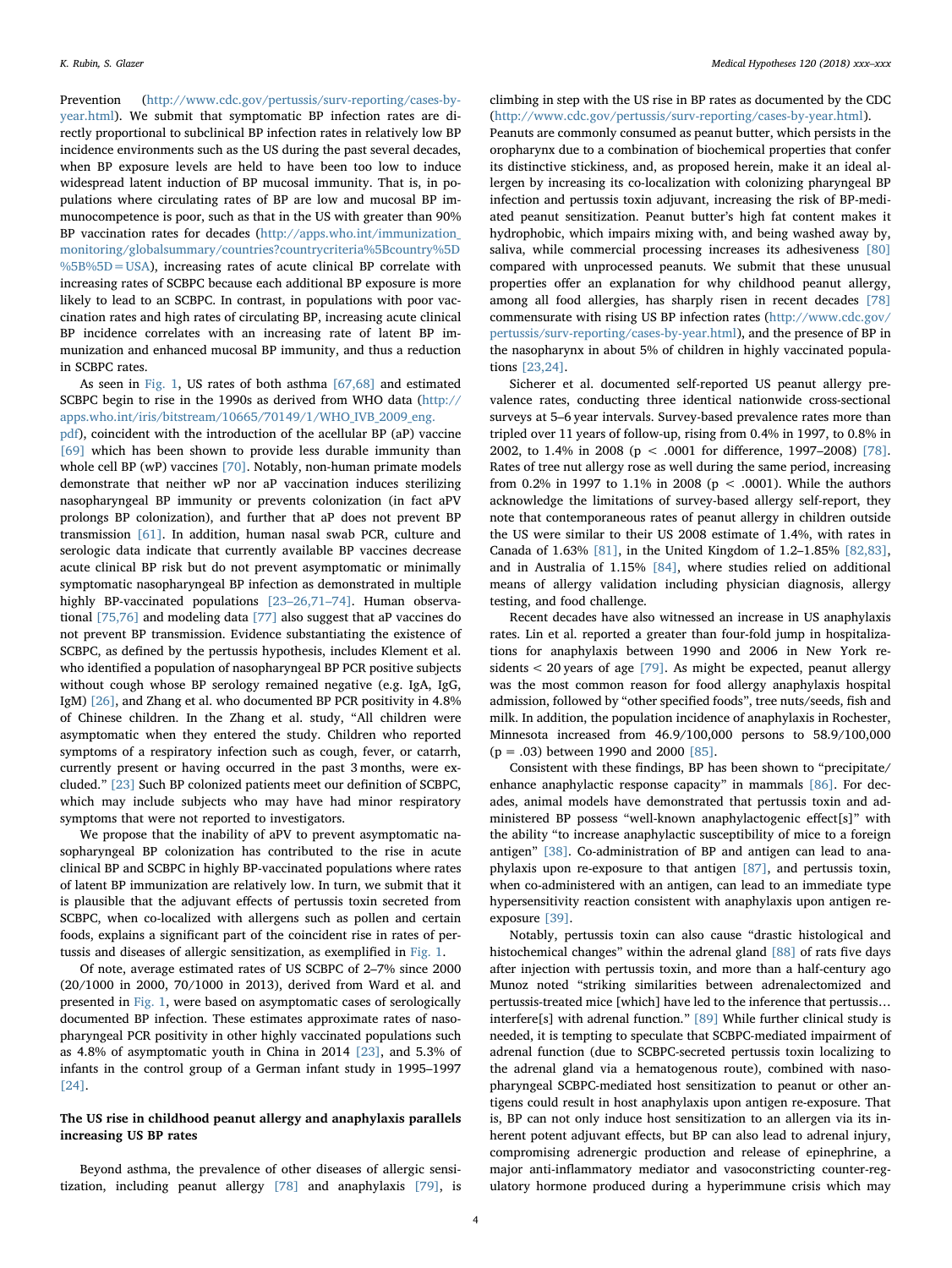include circulatory collapse. That first line therapy for anaphylaxis to a sensitized antigen is the administration of exogenous epinephrine from a portable epinephrine auto-injector, is consistent with BP-mediated adrenal injury, suboptimal production and release of endogenous epinephrine, and the pertussis hypothesis.

# Asthma and gross national income per capita (GNI) of country of birth

Rates of asthma and allergic sensitization tend to be lowest in the world's least developed nations [\[90,91\]](#page-13-1), where vaccination coverage has historically lagged and BP incidence is relatively high [\[57,92\]](#page-12-13) (and from the WHO: [http://apps.who.int/immunization\\_monitoring/](http://apps.who.int/immunization_monitoring/globalsummary/countries?countrycriteria%5Bcountry%5D%5B%5D=USA) [globalsummary/countries?countrycriteria%5Bcountry%5D%5B%5D=](http://apps.who.int/immunization_monitoring/globalsummary/countries?countrycriteria%5Bcountry%5D%5B%5D=USA) [USA\)](http://apps.who.int/immunization_monitoring/globalsummary/countries?countrycriteria%5Bcountry%5D%5B%5D=USA). A positive correlation between high economic status, as reflected by gross national product, and several allergic diseases, including asthma and atopy, has also been noted across the globe [\[91,93\].](#page-13-2) In addition, the CDC has reported that rates of pertussis vaccination are also directly proportional to GNI by successive quartile [\[94\].](#page-13-3)

We propose that in low BP vaccination rate/high BP incidence nations with lower GNIs, increased frequency and degree of BP exposure and increased rates of community acquired latent BP immunization, SCBPI, tend to be high. High latent immunization rates in turn lead to potent mucosal BP immunity, reduced susceptibility to SCBPC, and reduced rates of SCBPC, asthma and related allergic disease. Conversely, we suggest that in highly BP vaccinated nations where GNI tends to be higher, reduced frequency and degree of BP exposure leads to lower rates of latent BP immunization, SCBPI, higher rates of mucosal BP immunodeficiency, greater susceptibility to SCBPC, and ultimately to higher rates of SCBPC, asthma and diseases of allergic sensitization. Importantly, while countries with higher GNI tend to have higher BP vaccination rates, wP and aP vaccines do not induce potent mucosal immunity [\[61\]](#page-12-15) and so are not held to reduce SCBPC risk.

The potential importance of mucosal BP immunity in the etiology of asthma and allergic sensitization is supported by data on the risk of these diseases in those who relocate to an environment with a different rate of endemic BP exposure. Chang and Kelvin have shown that for immigrants, the risk of asthma persists in proportion to the duration one remains in the country of origin [\[95\].](#page-13-4) Cross sectional survey data from 2009 from immigrants to New York City in the US indicate that the risk of asthma is lowest for those born in nations with a lower GNI, and rises with GNI of the country of origin [\[95\].](#page-13-4) Differences are clinically meaningful with asthma rates of 14% in those born in high GNI countries, 7% for those born in middle GNI countries, and 3.7% for those born in lower GNI countries ( $p < 0.001$ ). After adjusting for more than a dozen potential confounding variables, differences remained statistically significant ( $p < .001$ ). Consistent with these observations, the CDC has reported that higher rates of BP vaccination are directly proportional to GNI with the top quartile of nations achieving 98% administration of three doses of diphtheria tetanus pertussis vaccination (DTP3), the upper middle GNI quartile achieving 70% DTP3 rates, the lower middle quartile achieving 44% DTP3 rates, and the lowest quartile achieving 26% DPT3 rates [\[94\].](#page-13-3)

Immigrants from low GNI countries who lived in the US for 5–9 years have a lower risk of asthma than those who lived in the US for more than 10 years (OR =  $0.18$ , p =  $0.02$ ), consistent with the idea that a marked reduction in latent BP immunization enables the waning of mucosal BP immunity over time, commensurately increasing the risk and rate of SCBPC and allergic diseases such as asthma. These data, derived with a single methodology from immigrants to a single city, eliminate some of the ascertainment limitations and biases in studies spanning multiple countries.

Taken together, these data associate both the risk for asthma and the risk for pertussis (the latter inversely proportional to BP vaccination rate), with GNI by quartile. That is, since higher rates of BP vaccination are associated with higher GNI, and higher rates of BP vaccination are associated with lower rates of SCBPI and higher rates of SCBPC, we suggest that the asthma risk for country of origin GNI in Chang and Kelvin is a direct result, on a population level, of SCBPI and SCBPC rates in the country of origin.

### Children raised on farms and in homes with pets have lower rates of asthma and allergic disease

In studies around the world, including North America, Europe, and Australia, growing up on a farm reduces the risk of asthma and allergic disease, lowering asthma risk by 30–50%, and early farm life is also associated with lower levels of IgE antibodies indicative of atopy [96–[98\]](#page-13-5). In two large cross-sectional studies, children raised on farms were exposed to a greater variety of microorganisms than non-farm raised children, and exposure to Gram-negative rods reduced the odds ratio of atopy to 0.45 (95% CI, 0.27–0.76,  $p = 0.0003$ ) [\[99\]](#page-13-6). An accompanying editorial noted, "Remarkably, atopy, which had the strongest inverse relationship with farm residence, was associated only with the broad category of "gram-negative rods" [\[96\].](#page-13-5)

An inverse relationship has also been observed between exposure to endotoxin, a cell wall component of Gram-negative bacteria, and asthma, hay fever, and atopic sensitization [\[100\]](#page-13-7). More recently, a study comparing Amish and Hutterite children reported that prevalence rates of asthma and allergic sensitization were 4 and 6 times lower in the Amish, while LPS endotoxin (i.e., lipopolysaccharide from Gramnegative bacterial cell walls) levels in home dust samples were 6.8 times higher in Amish homes [\[101\]](#page-13-8). While the Amish and Hutterites are of similar European origin and lifestyle, including reproductive isolation, the Amish maintain traditional farming practices with small single-family farms "where children are reared in close proximity to farm animals and their sheds", whereas Hutterites have adopted largescale and highly industrialized practices [\[102\]](#page-13-9), and "young Hutterite children typically do not spend time near farm animals or in the barns, which are much larger and located at much greater distances from their homes than are Amish barns" [\[103\].](#page-13-10) This study further demonstrated that in an adjuvant-mediated mouse model of allergic asthma, intranasal instillation of dust extracts from Amish, but not Hutterite, homes inhibited airway hyperreactivity and eosinophilia in wild type mice, but not in mice with compromised innate immunity [\[101\],](#page-13-8) implicating the endotoxin-rich Amish environment as having a protective role in allergic asthma. Notably, Hutterite barn dust extract did inhibit airway hyperreactivity, bronchiolar lavage eosinophilia and house-dust mite-specific IgE as effectively as Amish barn-dust extract, suggesting that "an environment with robust asthma-protective properties appears to exist within the Hutterite colonies, but Hutterite children are not exposed to this environment in early life" [\[103\]](#page-13-10).

Similarly, children raised in homes with pets such as cats and dogs are less likely to develop atopic disease [\[104](#page-13-11)–109] and asthma [108–[111\]](#page-13-12). For example, current dog contact is inversely associated with hay fever (OR 0.26, 95% CI 0.1–0.57), asthma (OR 0.29 95% CI 0.12–0.71) and sensitization to cat allergen and grass pollen [\[108\]](#page-13-12). A prospective birth cohort study in Michigan demonstrated that "Exposure to 2 or more dogs or cats in the first year of life may reduce subsequent risk of allergic sensitization to multiple allergens during childhood" [\[105\].](#page-13-13) A literature review noted that while "findings have not been duplicated in all studies…data from recent years has shown that pet exposure in early childhood may actually prevent the development of allergic sensitization and allergic diseases including allergic rhinitis, asthma, and atopic dermatitis" [\[109\].](#page-13-14) Notably, a recent study of the microbiota of families and their pets showed that "humans tend to share more microbes with individuals, including their pets, with which they are in frequent contact" [\[112\],](#page-13-15) increasing the likelihood of human exposure to B. bronchiseptica, a Gram-negative rod bacterium, and close relative of BP.

While induction of innate immunity by endotoxin may play a role in the protective effects of farm living and pet ownership on asthma and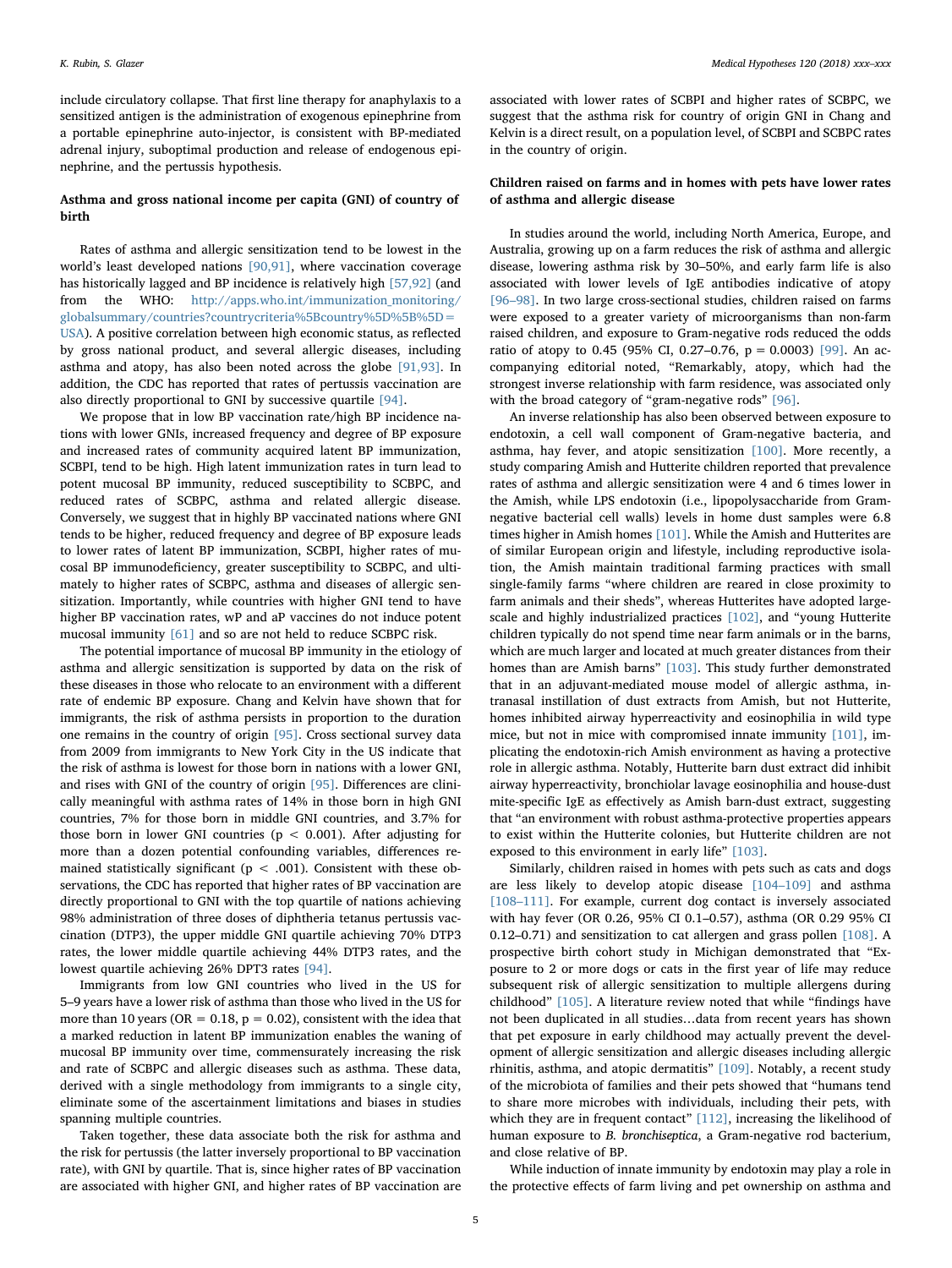allergic disease, an alternative explanation is that protective endotoxin exposure effects are but one aspect of the primary protective role of Bordetella bronchiseptica in the prevention of BP-mediated asthma and allergic disease in humans. B. bronchiseptica does not secrete the adjuvant pertussis toxin [\[113\]](#page-13-16) and so is not expected to induce diseases of allergic sensitization, however B. bronchiseptica is a highly contagious respiratory pathogen that is better known to cause "kennel cough" in dogs and cats [\[114\]](#page-13-17) and atrophic rhinitis in pigs [\[115\].](#page-13-18)

Evidence supporting the role of B. bronchiseptica in reducing BPmediated asthma and allergies includes the following: 1) B. bronchiseptica, a Gram-negative bacterium that synthesizes LPS endotoxin, is well known to infect domesticated and farm mammals such as dogs, cats, pigs, cows, sheep and horses [\[116,117\]](#page-13-19), 2) B. bronchiseptica and BP share a close genetic relationship [\[118\]](#page-13-20) and several key virulence factors including filamentous haemagglutinin (FHA) [\[119\]](#page-13-21), pertactin [\[120\],](#page-13-22) dermonecrotic toxin [\[121\]](#page-13-23), and lipopolysaccharide [\[114\],](#page-13-17) 3) living on a farm and having household animals increases human exposure to B. bronchiseptica as these infections are common in animals, e.g., 18.6% of lung samples from pigs with respiratory disease [\[122\]](#page-13-24) and 10% of cats [\[114\]](#page-13-17) test positive for B. bronchiseptica, 4) although not a primary host, and investigations are limited, humans can be infected and colonized by B. bronchiseptica [\[114,123](#page-13-17)–125], usually as a result of contact with animals [\[123,126\]](#page-13-25), and perhaps most importantly, 5) by stimulating host TLR4 mucosal responses, B. bronchiseptica endotoxin "protects against Bordetella pertussis colonization" in rodents [\[127\]](#page-13-26).

The pertussis hypothesis holds that given that BP exposure protects against B. bronchiseptica infection in mice [\[120\]](#page-13-22), that B. bronchiseptica LPS endotoxin protects against BP colonization in mice [\[127\]](#page-13-26), and given the substantial overlap in key virulence factors [\[119\]](#page-13-21) and cross protection conferred by antigens such as FHA and pertactin [\[120\],](#page-13-22) it is plausible and probable that B. bronchiseptica exposure reduces the risk of human BP infection, and SCBPC infections in particular. In summary, we propose that B. bronchiseptica transmitted from B. bronchisepticainfected pets and farm animals to humans provides latent immunization, induces protective nasopharyngeal mucosal immunity to shared Bordetella virulence factors, and thereby reduces SCBPCs and BPmediated asthma and allergic disease.

# The hygiene hypothesis revisited: The inverse relationship between allergic disease and both family size and birth order is consistent with SCBPC risk

In 1989 Strachan proposed that atopic diseases such as hay fever, asthma and childhood eczema could possibly "…be explained if allergic diseases were prevented by infection in early childhood, transmitted by unhygienic contact with older siblings." [\[128\]](#page-13-27) The hypothesis that early childhood infections protect individuals from allergic disease has come to be known as the hygiene hypothesis. Strachan initially supported this premise by noting the inverse correlation between both family size and sibling birth order with the risk for atopic disease [\[128\]](#page-13-27). Subsequently, multiple other investigators have found similar decreases in risk for asthma and atopic disease in those with a greater number of siblings [129–[131\]](#page-13-28).

Rather than protection from allergic disease conferred by an increased number of unspecified infections in those with larger families and a greater number of older siblings, we note that specifically, childhood BP exposure increases with both family size [\[132\]](#page-13-29) and later rank in birth order (having more older siblings) [\[133\]](#page-13-30). In the pre-vaccine era, such increased BP exposure in families was noted to protect children from subsequent clinical BP infection [\[134,135\].](#page-13-31) In 1933, Stocks proposed to explain this unexpected observation "by the greater immunization of children by subclinical infections where the population is denser," coining the term "latent immunization." [\[28\]](#page-12-4) We propose that recurrent BP exposure from older siblings leads to latent BP immunization and increased mucosal BP immunity, thereby reducing the risk of SCBPC, which in turn decreases the risk of asthma and atopic disease.

The hypothesis that recurrent, often subclinical, BP infections induce latent BP immunization which in turn reduces allergy risk is supported by studies of BP transmission and immunity within families demonstrating that (1) BP is highly infectious within households [\[76,135\]](#page-12-40), with 80–90% attack rates for exposed non-immune contacts [\[136\],](#page-13-32) (2) two-thirds of BP infections transmitted within households are transient and subclinical [\[76\],](#page-12-40) and (3) household BP transmission induces effective immunity to acute clinical BP, and may do so through subclinical infections which confer "latent immunity" [\[28,76,135\]](#page-12-4). Given these data, we propose that recurrent childhood BP exposure in larger families proportionately reduces the risk for SCBPC, and thus the risk for co-localization of allergens with SCBPC, which in turn reduces the risk for asthma and related allergic disease. We suggest that an alternate explanation for Strachan's observations is that members of larger families and later born siblings gain protection from allergic disease through latent BP immunization which confers a decreased risk for SCBPC, thus lowering asthma and atopy risk.

In sum, high BP transmissibility and induction of latent BP immunity through repeated BP exposures offers a more specific alternative explanation for the epidemiologic associations for atopic risk observed by Strachan. Given the breadth of the evidence presented in this review, including the unusual ability of BP and pertussis toxin to induce asthma and allergic disease in multiple animal models [41–[44\]](#page-12-41), we propose that the inverse association between allergic disease and both family size and sibling rank, previously attributed to the hygiene hypothesis, is better and more precisely explained by the pertussis hypothesis.

# Assessing causation of SCBPC in asthma and allergic sensitization with the Bradford Hill guidelines

To asses causation from observational data without the benefit of randomized controlled trials, Hill offered several features of an association to weigh when making a judgment on potential causation, including strength, consistency, specificity, temporality, biological gradient, plausibility, coherence, experiment, and analogy [\[137\]](#page-13-33). Hill's construct is used to organize our analysis of the evidence for SCBPC as a cause of asthma and allergic sensitization, and draws from the case studies presented and biologic data from the medical literature.

# Strength: The association corresponds with an increased relative risk (RR) of disease in those with the associated risk factor compared with those without

In a 1990s Swedish BP vaccine trial measuring the incidence of childhood asthma over time, the RR of asthma by age 2.5 years of age was 2.1 for those with a history of BP compared to those without (absolute risk 19% vs. 9%,  $p = .03$ ) [\[138\].](#page-13-34) It is possible that bronchial hyperreactivity after pertussis infection confounded asthma diagnosis and biased detection of asthma. However, we propose that beyond SCBPC-induced asthma by nasopharyngeal antigen sensitization and respiratory antigen exposure, acute clinical BP may be a direct cause of asthma in a minority of acute clinical BP cases, with infants and young children at greatest risk of acute clinical BP-mediated asthma.

Lung development is dynamic and most rapid in this age group, and likely more susceptible to structural aberration and long term pulmonary pathology (see plausibility section below regarding BP and BP toxins in pulmonary remodeling) than fully developed airways (which remain susceptible to pathology from BP-mediated antigen sensitization and hyperimmune responses upon antigen re-exposure as reviewed in [Figs. 2](#page-9-0) and [3\)](#page-10-0). Further consistent with this perspective, while a confirmed asthma diagnosis was not made, a cohort of children in the Netherlands with laboratory-confirmed acute clinical BP before six months of age was found to have a RR of 2.8 (95% CI: 1.1–7.0) for asthma symptoms between the ages of 1–3 years, compared with previously BP-uninfected children [\[139\]](#page-13-35).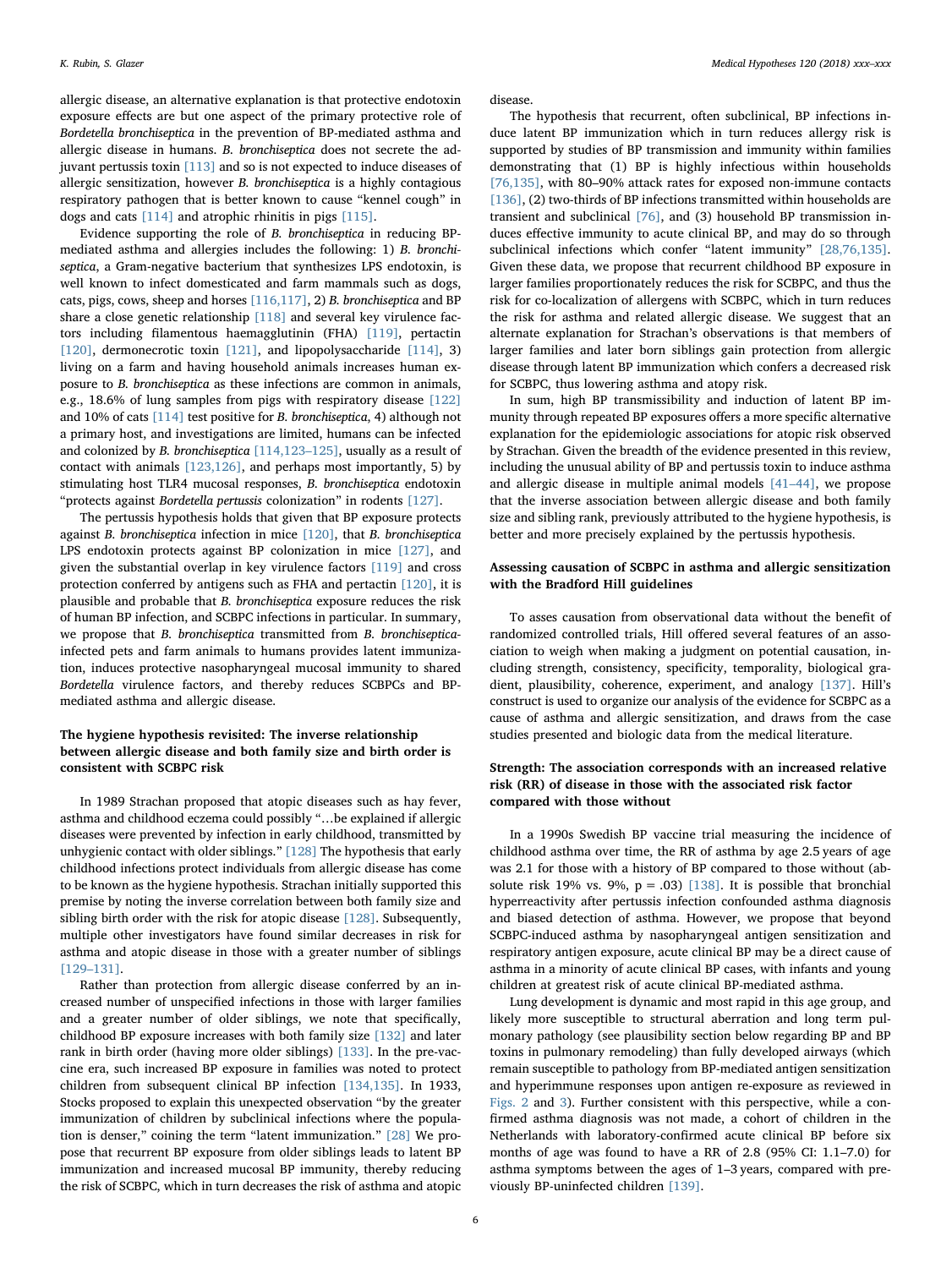We emphasize that these data correlate asthma risk with documented BP infection, not a history of BP vaccination. Given the inability of currently available pertussis vaccines to prevent SCBPC and transmission, and the proposed critical role of SCBPC in the etiology of asthma and allergies, it is not surprising that there has been no credible direct relationship established between BP vaccination history and the development of asthma and allergic sensitization [\[140](#page-13-36)–142]. Anecdotes, uncontrolled studies, and stories on the internet and in news media suggesting that vaccines directly cause asthma and allergic disease have been shown to be flawed, as reviewed by Offit and Hackett [\[142\],](#page-13-37) who further showed that well-controlled large epidemiologic studies substantiate no causal relationship.

# Consistency: The association persists across populations and circumstances such as location and time

#### Consistency across human studies

The association between BP and asthma is supported in multiple study designs, regions, and times. Beyond the BP vaccine trial from Sweden demonstrating an increased incidence of asthma in children with a verified history of whooping cough compared with those without (19% vs. 9%,  $p = .03$ ) [\[138\]](#page-13-34), cross-sectional surveys from Turkey in 1997 and 2004 [\[143\]](#page-13-38) demonstrate significantly higher reported rates of allergy in those with a history of BP vs. those with no history of BP (1997: 22.3% vs. 6.6%,  $p = .001$ ) and (2004: 8.8% vs. 4.5%,  $p = .035$ ), and higher rates of asthma (1997: 37.6% vs. 7.4%,  $p = .001$ ) and (2004: 26.2% vs. 5.0%,  $p = .001$ ) in the first and second surveys, respectively. Further, while it is possible that some whooping cough was misdiagnosed as asthma [\[144\],](#page-13-39) a cohort study from the Netherlands in 2009 reported that toddlers with a history of laboratory confirmed pertussis were more likely to have reported asthma symptoms (obtained with a questionnaire adapted from the International Study of Asthma and Allergies in Childhood) than age-matched controls (RR 2.8, 95% CI 1.1–7.0) [\[139\].](#page-13-35) A British national cohort study following over 8,800 children born in 1958 similarly found an increased risk of asthma in those with a history of whooping cough (RR 1.2–1.4, varying with age at the time of infection,  $p < .001$  [\[145\]](#page-13-40).

We note the observations of prior generations of physicians suggesting a relationship between childhood acute clinical BP and both asthma and allergies, including Heaton in 1933 ("asthma may be initiated by whooping-cough") [\[146\],](#page-13-41) Stevenet in 1961 ("whooping cough appears to be an important factor in the formation of hypersecreting respiratory allergies of the child") [\[147\]](#page-13-42), and notably, the American Academy of Pediatrics in 1937 ("pertussis in children is often followed by asthma") [\[148\]](#page-13-43). Additionally, over 60 years ago, Feingold cited six pre-vaccine era publications linking BP to asthma, summarizing what appears to have been a generally accepted association: "Practically every modern text on either pediatrics or allergy cites the infectious processes as precursors in the onset of asthma and emphasizes the frequency of pertussis as an exciting agent." [\[149\]](#page-13-44)

# Consistency across animal models of asthma

In multiple preclinical studies, whole killed BP [\[41,42,46\]](#page-12-41) and pertussis toxin [\[43,44\]](#page-12-42) have been co-administered with inhaled allergens including ovalbumin [\[47,48\],](#page-12-43) albumin [\[49\]](#page-12-44) and dust mite [\[42,50\]](#page-12-45) (an important human asthmatic allergen) to produce BP-mediated sensitization models of asthma. Controlled studies have quantified BPinduced biologic responses consistent with asthma pathology across multiple dimensions, including bronchial hyperresponsiveness [\[41,47,50\],](#page-12-41) broncho-alveolar lavage (BAL) allergen-specific IgE [\[42\]](#page-12-45), BAL eosinophilia [\[42,46\]](#page-12-45), and BAL IL-4 and IL-13 [\[50\]](#page-12-46), with BP and pertussis toxin inducing and exacerbating hallmark pathologies of asthma.

In a study using intranasal wild-type BP and pertussis toxin deficient

BP to evaluate the impact of pertussis toxin, not only was the presence of pertussis toxin "associated with exacerbated host airway responses during peak B. pertussis infection" but also pertussis toxin "...inhibit[ed] host mechanisms of attenuating and resolving inflammation in the airways," [\[43\]](#page-12-42) consistent with pathologic airway inflammation observed in asthma.

As noted by Krug and Rabe, "Most animal models do not naturally and spontaneously develop asthma. Therefore an allergic asthmatic reaction has to be artificially induced by active immunization, using adjuvants like…Bordetella pertussis." [\[51\]](#page-12-47)

#### Temporality: The cause precedes the effect

#### Temporality and human data

Hill's principle of temporality in assessing causation is supported by multiple epidemiologic observations. The highly BP-vaccinated FEG population of the late 1980s, with its low BP incidence, low rate of latent BP immunization, and proposed weak mucosal BP immunity, experienced a sudden rise in BP exposure after German reunification in 1990. Rates of asthma and allergic sensitization disease in FEG likewise climbed after the fall of the Berlin Wall, following an increase in BP exposure in FEG due to both a reduction in BP vaccination rates [\[56\]](#page-12-12) and socialization with the higher BP incidence population of FWG – ultimately leading to the proposed commensurate rise of SCBPC in FEG.

In the United Kingdom, the National Cohort Study tracking over 8800 children reported that the risk of developing asthma or wheezing between the ages of 11 and 16 was significantly increased in those with a history of whooping cough (RR 1.2–1.4, varying with age at the time of infection,  $p < .001$  [\[145\].](#page-13-40) We acknowledge that because whooping cough and asthma may bias the other's diagnosis, confounding is possible.

Temporality is further supported by the previously noted cohort studies in the Netherlands and Sweden wherein an increased risk of asthma symptoms followed BP infection in the first 6 months of life [\[139\]](#page-13-35) and first 2.5 years of life [\[138\],](#page-13-34) respectively. While acute clinical BP during infancy or early childhood may cause a subset of asthma due to structural anatomic injury to rapidly developing lungs (see plausibility section on BP and BP toxins in pulmonary remodeling), we propose that the majority of BP-mediated asthma results from intranasal mucosal sensitization to a variety of antigens via co-localization with subclinical BP colonizing infections, and subsequent pulmonary pathology from hyperimmune responses to these antigens when they are inhaled into the airways and localize to bronchi and bronchioles.

Beyond human temporal evidence, multiple preclinical studies have utilized BP or pertussis toxin as an adjuvant to induce asthma and allergic sensitization. In these animal studies, BP exposure precedes allergic disease [\[41,42,45,46,52,53\]](#page-12-41).

# Biological gradient: The association has a positive dose-response relationship

In East Germany during the 1990s, the risk of asthma and allergic sensitization disease increased with the risk of SCBPC. Note in [Table 2](#page-2-0) the rise in estimated annual BP cases/100,000 from  $\leq 1$  in the 1980s, to 3.4 in 1994, to 20.5 in 2000, commensurate with allergy rates to various food and environmental allergens in East German children, which increased significantly from 13.7% in 1992–3, to 19.6% in 1995–6, to 24.3% in in 1998–9 [\[64\].](#page-12-17) Corresponding asthma rates were 2.6%, 3.5% and 4.8%, also a significant progressive rise (p values for each successive rise < .001).

A biologic gradient between estimated subclinical BP infection and asthma in the US from 1980 to 2007 is also evident (see [Fig. 1](#page-2-1)).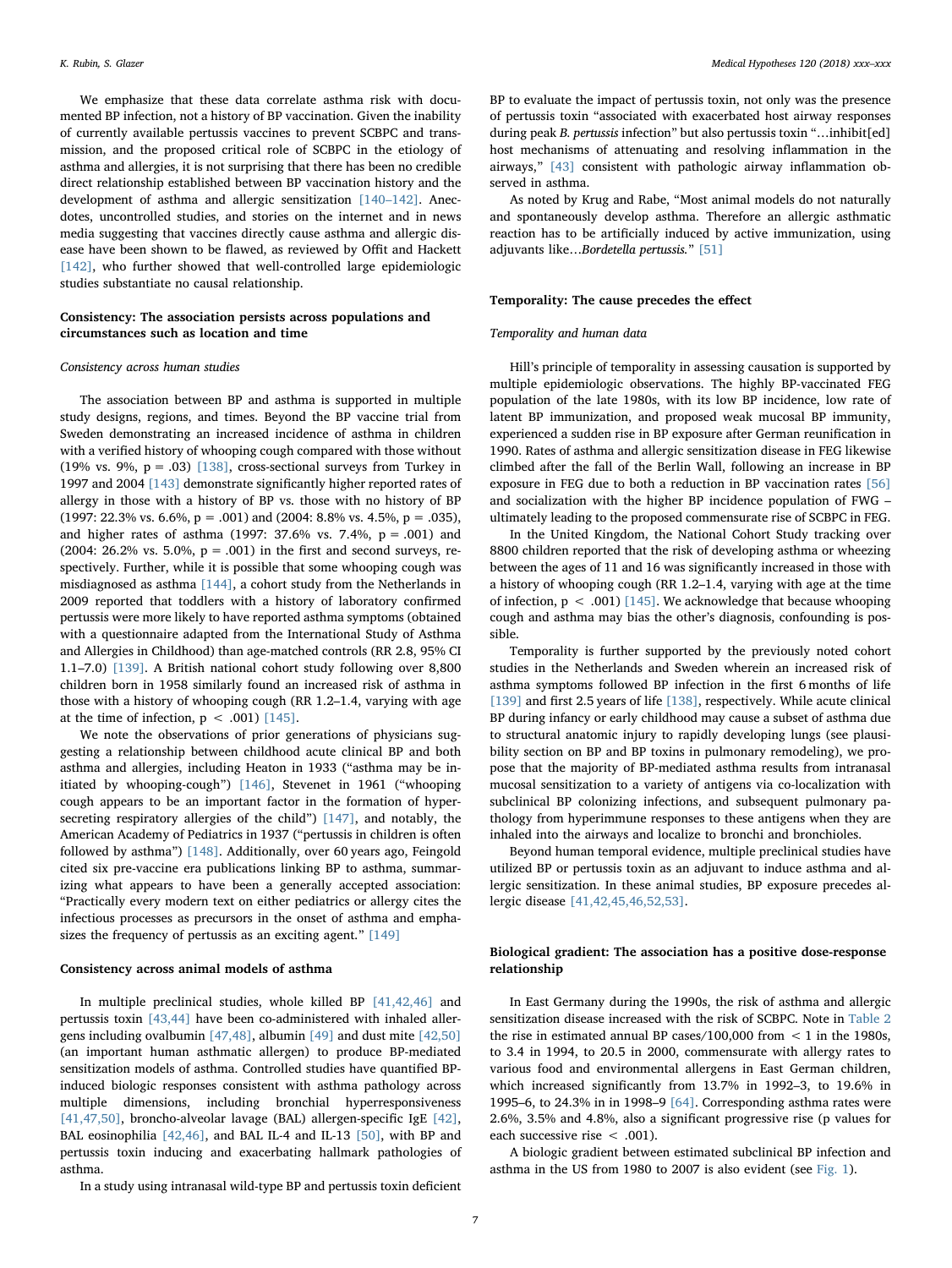## Plausibility: The association is consistent with accepted biologic knowledge

The evidence below is divided into sections on human and animal data. Special attention is given to evidence that BP may act as an adjuvant to sensitize a host to other infectious agents.

# Subclinical nasopharyngeal Bordetella pertussis colonization is underreported and common

Subclinical BP infection rates are under-recognized, and SCBPC has been documented across the age spectrum and in widely varying epidemiologic settings. In a highly (99%) vaccinated population in China in 2011, during a period without a proximate BP outbreak, 4.8% of 629 asymptomatic children tested positive for BP by a single nasopharyngeal swab PCR [\[23\]](#page-12-1). A cross sectional study in 2015 reported 7.1% of 70 asymptomatic Iranian healthcare workers screened positive by nasopharyngeal culture for BP [\[25\]](#page-12-48). In a German sudden infant death study conducted from 1995 to 1997, 5.3% of 441 subjects in the control group were colonized with BP, as documented by nasopharyngeal swab PCR [\[24\].](#page-12-27) The annual incidence of BP infection in a Dutch study conducted between 1995 and 1996, as determined by serology in 3–79 year olds, was 6.6%. In contrast, the yearly incidence of notified Dutch BP cases was 0.01% [\[72\],](#page-12-49) a ratio of estimated total cases to total reported cases of 660 to 1. In a separate study in the Netherlands in 2006–2007 that screened for serologic evidence of BP infection, 9.3% of asymptomatic subjects age 9 years and older had significantly increased levels of anti-pertussis toxin IgG, suggesting BP infection during the past year [\[73\]](#page-12-50). An Italian study documented serologic evidence of recent BP infection with rates that increased from 9.3% (95% CI 7.5–11.1%) in 1997 to 14.1% (95% CI 11.4–16.8%) in 2013 [\[74\],](#page-12-51) when rates of reported BP infection had been well below 1% in all age groups, and approximately .001% in those over age 15 [\[150\]](#page-13-45). Finally, in the 1999 US acellular BP vaccine trial, estimated rates of undocumented BP infections for those age 15–65 years totaled 1 to 10 million cases annually, depending on case definition [\[71\]](#page-12-22) when the CDC reported approximately 7000 US cases each year ([http://www.cdc.gov/pertussis/](http://www.cdc.gov/pertussis/surv-reporting/cases-by-year.html) [surv-reporting/cases-by-year.html\)](http://www.cdc.gov/pertussis/surv-reporting/cases-by-year.html), for a ratio of reported to unreported BP cases of 1:140. Study data not presented, but reported in Ward et al., indicated that the number of asymptomatic BP patients with seroconversion surpassed the number of symptomatic patients by a factor of up to 10, for a ratio of reported to unreported BP cases of 1:1400. In summary, a diverse medical literature from multiple populations documents unreported symptomatic and SCBPC rates far in excess of reported BP infection rates, and includes evidence from highly vaccinated populations.

# Human plausibility data in asthma and allergic sensitization disease

A history of BP infection correlates with increases in total serum IgE in children compared with age-matched controls, particularly in children 3–12 years of age [\[151,152\]](#page-13-46). A statistically significant increase in positive skin prick test results has been observed 8–14 months after laboratory-confirmed acute clinical BP infection [\[152\]](#page-13-47). In addition, we note again the long history of prior authors' case series suggesting that respiratory infection, including whooping cough, causes asthma [146–[149,153\].](#page-13-41)

Consistent with plausibility, BP can cause "widespread mucus plugging and extensive mucosal damage" as seen in postmortem studies of infants with acute clinical BP, and lead to the production of viscous mucus [\[117\]](#page-13-48) — findings commonly observed in patients with asthma [\[154\].](#page-13-49) Further, in an analysis of international cross-sectional studies from 1995 to 2005 involving 54,943 schoolchildren aged 8–12 years, acute clinical BP infection was associated with wheeze (adjusted OR 1.68; 95% CI 1.44–1.97), the classic finding of asthma [\[155\]](#page-13-50).

Additionally, in a Finnish study of induced sputum or pharyngeal swabs of asymptomatic adults with asthma, 28% of mild asthmatics and 20% of moderate asthmatics tested PCR positive for BP, and BP positive subjects had a lower ratio of forced expiratory volume in the first second/forced vital capacity (FEV1/FVC) (77.1% vs. 80.7%,  $p = 0.012$ ) and more asthma symptoms (66% vs. 47% with symptom scores above median,  $p = 0.053$ ) than BP negative cases [\[156\].](#page-13-51) Finally, using data from the British National Child Development Study, a history of acute clinical BP was associated with a 6 percent lower unadjusted mean FEV1 and FVC compared to controls without BP [\[157\].](#page-13-52)

# BP-mediated host sensitization to co-localized infection and a proposed role for SCBPC in type 1 diabetes

In preclinical models, BP and pertussis toxin sensitize hosts to intranasally introduced viruses such as respiratory syncytial virus [\[158,159\]](#page-13-53). Similarly, we propose that in humans, BP may serve as an adjuvant for a range of nasopharyngeal co-localized antigens, including infectious organisms such as rhinovirus [\[160\]](#page-13-54), an established and common trigger of asthmatic exacerbations [161–[164\]](#page-13-55). Childhood BP infection is coincident with an additional respiratory pathogen in 28–58% of cases [\[160,165\]](#page-13-54) and in a prospective study of children with at least one week of cough, the most frequent mixed infection occurred between BP and rhinovirus, observed in 10% of patients [\[160\].](#page-13-54)

Compared with other viral wheezing illnesses, rhinovirus infection in young high-risk children predicts the subsequent development of asthma [\[166,167\]](#page-14-0). Noting co-localization of BP infection with rhinovirus [\[160\]](#page-13-54) and the ability of rhinovirus to infect both the upper and lower respiratory tract [\[168\]](#page-14-1), we propose that SCBPC and SCBPC-secreted pertussis toxin act as adjuvants, sensitizing hosts to co-infecting agents such as rhinovirus in the nasopharynx, leading to pulmonary pathology consistent with asthma upon viral re-exposure in the lower respiratory tract. In essence, we suggest that microbes to which a host has been sensitized by BP or pertussis toxin, become aeroallergens and trigger a hyperimmune host response in the airways once the aeroallergen is subsequently inhaled.

Noting a 47% higher incidence of asthma in patients with type 1 diabetes (T1D) than controls in a nationwide Taiwan population-based cohort study of 3545 T1D patients and 14,180 controls (adjusted hazard ratio for asthma of 1.34 in T1D patients [95% CI = 1.11-1.62]) [\[169\]](#page-14-2), we suggest that disease from nasopharyngeal BP-mediated sensitization to a virus and viral re-exposure is not limited to respiratory infections and pulmonary pathology. For example, we propose that BP-mediated sensitization to co-localized coxsackievirus in the nasopharynx, subsequent coxsackievirus re-exposure and localization to pancreatic beta islets, and a host hyperimmune response to islet-localized coxsackievirus leads to beta islet cell-specific inflammation and pathology consistent with T1D as supported in greater detail below.

Given that both BP and coxsackievirus reside in the nasopharynx [\[117,170\]](#page-13-48), that coxsackievirus is pancreotropic [\[171\],](#page-14-3) that human pancreatic beta cells can harbor persistent coxsackievirus infections [\[172\],](#page-14-4) that coxsackievirus has been isolated from pancreatic beta islet cells of children with acute-onset diabetes [\[173,174\]](#page-14-5), and given that despite this, several large-scale studies (which did not control for the presence of SCBPC) have been inconsistent with respect to a causal link between coxsackievirus and T1D [\[175\]](#page-14-6), the pertussis hypothesis suggests that mucosal SCBPC-mediated sensitization to coxsackievirus and a subsequent hyperimmune host response to beta cell-localized coxsackievirus provides a plausible explanation for the pathogenesis of coxsackievirus-associated TID. More specifically, we suggest that research to understand the host-pathogen relationship in coxsackievirusassociated T1D may need to control for the impact of nasopharyngeal SCBPC-mediated host sensitization to coxsackievirus.

Similarly, we propose that pharyngeal co-localization of SCBPC with insulin, such as that in cows' milk formula [\[176\]](#page-14-7), provides an opportunity for BP-mediated host sensitization to insulin resulting in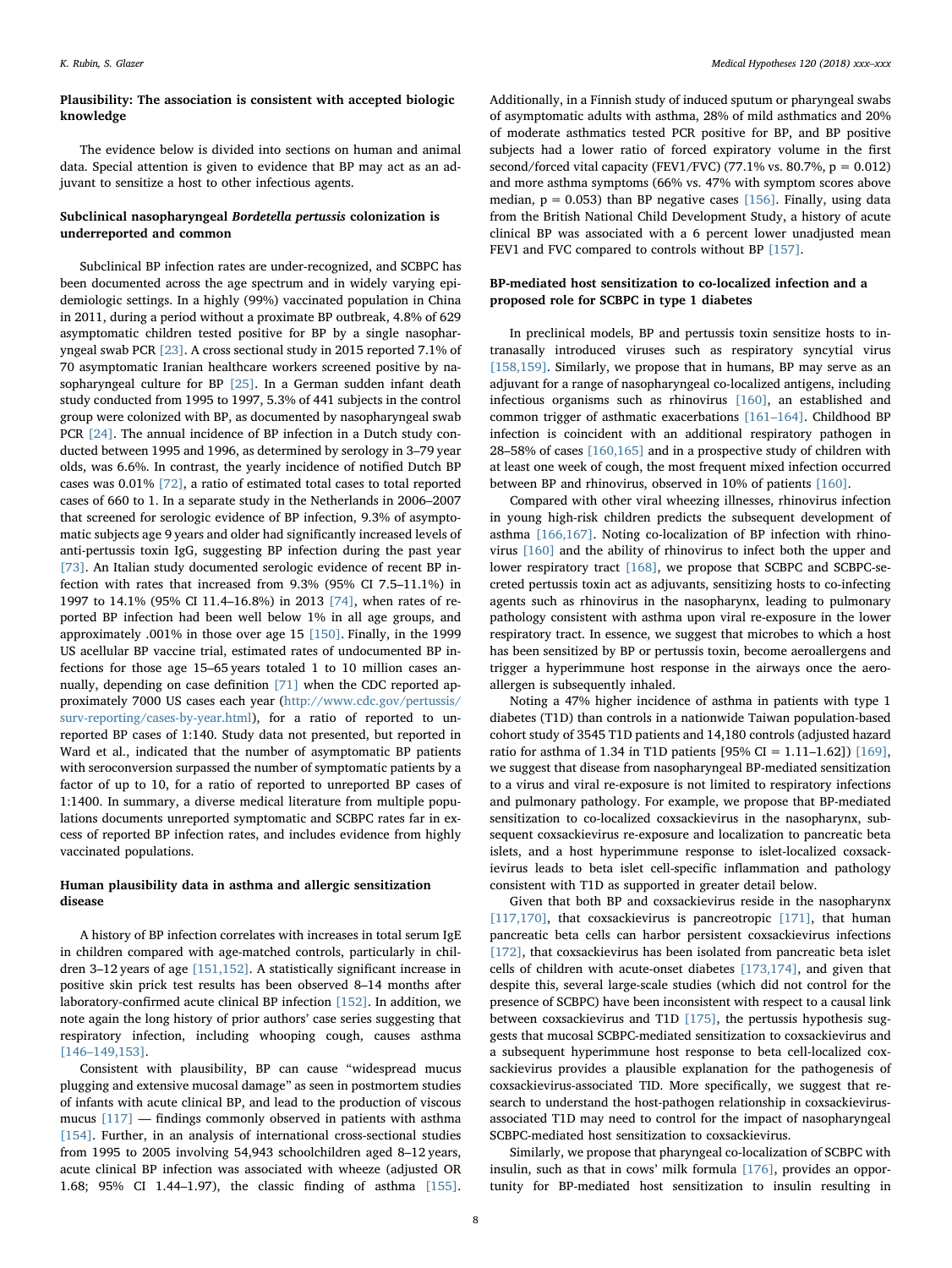inflammation specific to beta islet cells, where insulin is produced and secreted. Adjuvant-mediated sensitization to insulin, including oral insulin, and the subsequent onset of insulitis is well-established in animal models [\[177,178\]](#page-14-8). As Toreson wrote nearly 50 years ago, "Islet lesions in the diabetic rabbits immunized with insulin-adjuvant distinctly resemble the reported lesions of juvenile acute-onset diabetes in man" [\[178\].](#page-14-9)

In short, asthma and T1D comorbidity may be the result of a common sensitizing agent, SCBPC. Like asthma, T1D rates have been rapidly increasing in many developed nations in recent decades [\[179\]](#page-14-10), and we suggest that this rise is due, at least in part, to a concurrent increase in SCBPC rates.

# BP and pertussis toxin induce an immunologic profile seen in asthma and allergic sensitization disease

Most asthma, including early-onset-allergic, exercise-induced, and late-onset eosinophilic, is associated with CD4 + Th2 activation and increased IL-4 and/or IL-5 production [\[4\],](#page-11-12) and IL-13 production [\[180\]](#page-14-11). Pertussis toxin can likewise activate Th2 host immune responses characterized by increased production of IL-4, IL-5, IL-13, and immunoglobulins [\[50,181\]](#page-12-46).

In addition, BP may induce a Th17-driven immune response [182-[184\]](#page-14-12) characteristic of the mucosal immune response to bacterial infection [\[185,186\]](#page-14-13), and an emerging subset of neutrophilic asthma [\[4,187](#page-11-12)–190]. BP adenylate cyclase toxin [\[183\],](#page-14-14) pertussis toxin [\[184\],](#page-14-15) and BP lipopolysaccharide [\[182\]](#page-14-12) can each independently induce a Th17 immune response.

Perhaps most notably, intranasal colocalization of pertussis toxin and respiratory syncytial virus (RSV) leads to increased RSV-specific IgG1, increased total serum IgE, elevated IL-4 in lung supernatants, and augmented IL-4 production by splenic lymphocytes exposed to pertussis toxin and RSV recall antigens. Noted the authors, "…coadministration of PT [pertussis toxin] with RSV at the lung epithelium augments PT's adjuvant effects and suggests a PT-induced effect on the local cytokine milieu leading to the altered composition of the RSV-specific immune response…These results suggest that PT can influence the local production of IL-4 to alter the humoral and cellular immune responses to viral infection as well as to coadministered antigens." [\[159\]](#page-13-56). In a subsequent editorial, the authors remarked, "In separate experiments, we showed that simultaneous intranasal delivery of PT and RSV produced a robust type 2 cytokine response in the lung…" [\[191\]](#page-14-16), corresponding to the cytokine profile of many allergic diseases [\[192\].](#page-14-17)

# BP and BP toxins induce pulmonary remodeling in humans and animals

Lung remodeling in asthmatics includes airway wall thickening with smooth muscle hypertrophy and hyperplasia, epithelial hypertrophy, and subepithelial fibrosis [\[193,194\]](#page-14-18) and a subgroup of human asthmatics manifests irreversible airway defects [\[194,195\]](#page-14-19). Although understanding of the relationship between pulmonary inflammation and remodeling is developing and controversial, chronic airway inflammation may induce asthmatic bronchial remodeling in preclinical studies [\[196\],](#page-14-20) and it is well established that BP and pertussis toxin induce inflammation, even in nanogram quantities [\[117,197\].](#page-13-48) Human clinical support for BP inducing permanent structural lung change includes evidence from a cohort of adults (with no excess of physician-diagnosed asthma) with a history of acute clinical pertussis by age seven. These individuals have a statistically significant 6% decrease in forced vital capacity compared with those without an acute clinical BP history  $(p = .04)$ , documenting the correlation between a fixed pulmonary structural change and a history of acute clinical pertussis. Differences between groups persist after treatment with albuterol, as expected for fixed defects. Acute clinical pertussis-associated pulmonary remodeling is to be distinguished from the potential for nasopharyngeal SCBPC to induce allergen specific sensitization and resulting reversible allergic airway disease manifested as asthmatic bronchospasm [\[157\]](#page-13-52). In sum, we propose that, in addition to the reversible obstructive airway disease due to allergic sensitization seen in asthma, BP may also be responsible for the fixed structural remodeling reported in asthmatics.

In animal models of asthma, BP infection prior to sensitization leads to "increased inflammation of bronchiolar walls with accompanying hyperplasia and mucus metaplasia of lining epithelia" [\[198\]](#page-14-21), similar to asthmatic histopathology. Toxins released by BP induce marked respiratory histologic changes, including extrusion and destruction of ciliated respiratory epithelium by BP tracheal cytotoxin [\[199\]](#page-14-22) and not only is BP toxin associated with airway hyperresponsiveness, but it also inhibits host mechanisms that attenuate airway inflammation [\[43\].](#page-12-42) At the cellular level, pertussis toxin has been shown, in vivo and in vitro, to induce cytoskeletal reorganization with increases in endothelial permeability, loss of integrity of cell-cell junctions, and "profound actin cytoskeletal rearrangement and stress fiber formation" [\[200\],](#page-14-23) while BP tracheal cytotoxin in synergy with endotoxin inhibits DNA synthesis in cultured tracheal epithelium [\[201\].](#page-14-24) Finally, in vitro studies demonstrate that Wnt signaling modulates lung development, lung fibrosis, and the proliferation and differentiation of multiple pulmonary cell types [\[202\].](#page-14-25) Since pertussis toxin blocks several forms of Wnt signaling [\[203-](#page-14-26) [205\]](#page-14-26), localized pertussis toxin from BP infection may contribute to asthma via compromise of Wnt pathways.

Taken together, clinical, histologic, and cellular evidence demonstrates that BP and BP toxins induce respiratory tissue injury and remodeling consistent with asthma.

### Animal plausibility data for asthma and allergic sensitization

### BP infection and asthma and allergic sensitization

BP and pertussis toxin are such potent adjuvants that sensitization and anaphylaxis to ragweed pollen may inadvertently occur in mice administered BP in late summer, when pollen is "in the air" (without experimentally introducing antigen, but by unintentional exposure to pollen in unfiltered air) [\[45\]](#page-12-52). In their landmark study, Chang and Gottshall observed that mice that were intranasally administered BP and then, 8 or 9 days later, exposed to concentrated aerosolized pollen or unfiltered outside air contaminated with pollen ("windows wide open"), became sensitized to pollen. The investigators warned that "when using pertussis organisms as an adjuvant for sensitizing mice, precautions must sometimes be necessary to avoid producing antibodies against inadvertently administered airborne antigens."

An earlier murine study by the same investigators similarly demonstrated that inhalation of aerosolized albumin after an established BP colonization infection led to albumin sensitization and to pathology upon albumin re-exposure [\[49\]](#page-12-44). The pertussis hypothesis asserts that above and beyond laboratory experiments, this is precisely what initiates a substantial number of human asthma and allergic rhinitis cases. That is, as illustrated in [Fig. 2,](#page-9-0) an individual infected with nasopharyngeal SCBPC becomes sensitized to airborne antigens such as pollen when that antigen is co-localized with SCBPC and SCBPC-secreted toxins. Once sensitization has occurred, the antigen becomes an allergen to the sensitized host such that allergen re-exposure upon inhalation leads to a hyperimmune host airway response, with attendant intranasal inflammatory pathology in the case of allergic rhinitis, and bronchiolar inflammatory pathology in the case of allergic asthma as illustrated in [Fig. 3.](#page-10-0)

In addition to laboratory experiments using pertussis toxin as an adjuvant to induce asthma and allergic sensitization disease [\[41,42,45,46,52,53\]](#page-12-41), inhaled virulent BP has been shown to significantly exacerbate adjuvant-mediated allergen-induced asthma in mice [\[198\]](#page-14-21). In a rodent model of allergic asthma, aerosolized virulent BP increased asthmatic histopathology and airway hyperreactivity after ovalbumin (OVA) sensitization, compared with uninfected control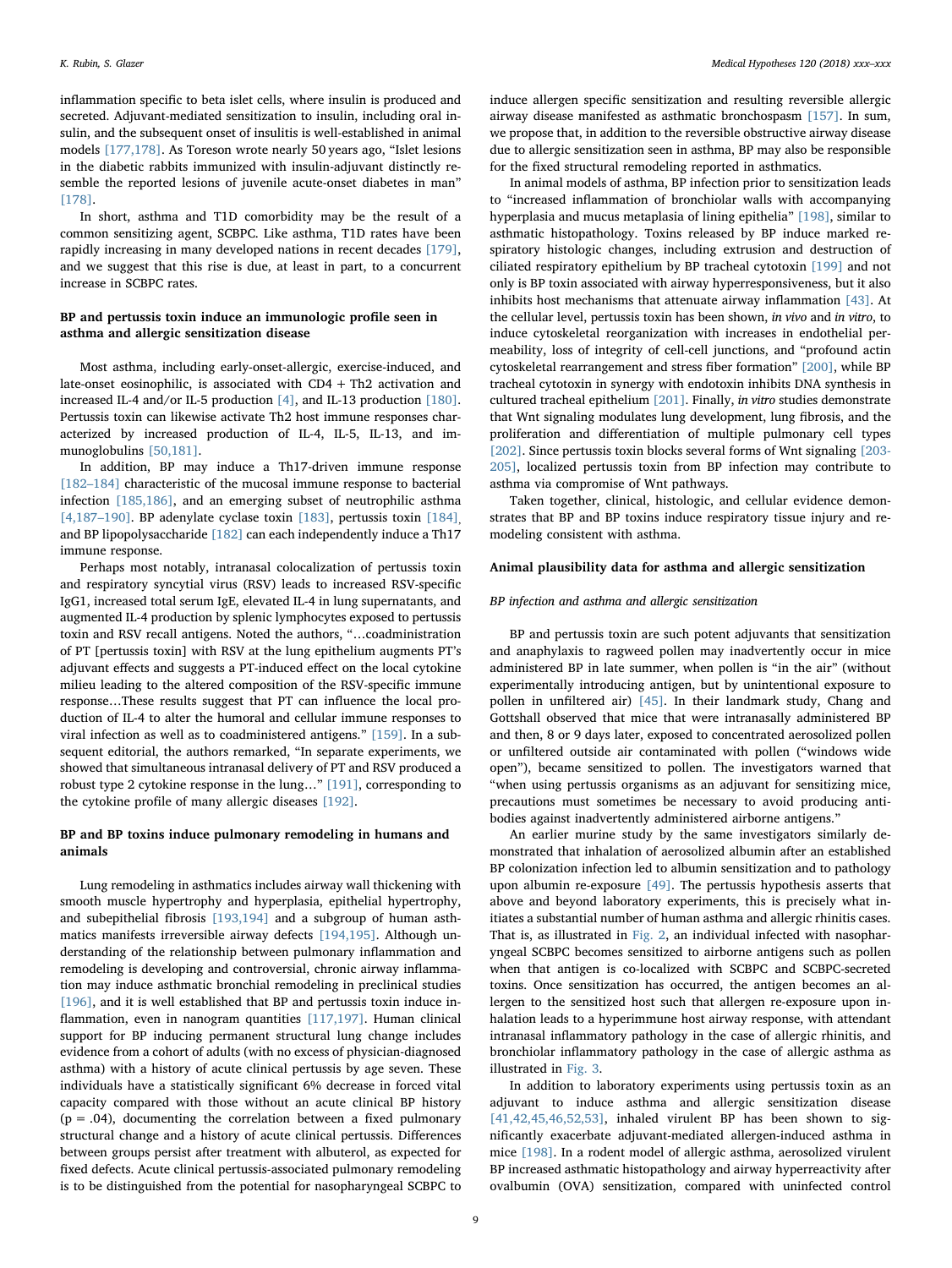mice. OVA sensitization was achieved through intraperitoneal OVA injection with an aluminum-based (non-BP) adjuvant. BP infection-associated changes included increased peribronchiolar leukocyte infiltration, epithelial hyperplasia, mucus metaplasia, and increases in BAL fluid IL-10 and IL-13 [\[198\].](#page-14-21) These findings demonstrate that, beyond induction of sensitization, virulent BP may exacerbate airway pathology in allergic asthma.

Using the same model, investigators later demonstrated that both whole-cell pertussis (wP) vaccination [\[47\]](#page-12-43) and acellular pertussis (aP) vaccination [\[48\]](#page-12-53) protect against BP infection-induced exacerbation of OVA-induced asthma, decreasing immunopathologic changes and airway hyperactivity, compared with controls. Of note, while both aP and wP vaccines may induce protective systemic immunity to reduce pulmonary injury during virulent BP exposure, neither aP nor wP induce potent mucosal immunity [\[61,76\]](#page-12-15) and are therefore not anticipated to prevent BP-mediated asthma secondary to SCBPC (i.e. allergic asthma from nasopharyngeal SCBPC-mediated sensitization to co-localized antigens and subsequent re-exposure to those antigens upon inhalation).

In sum, sensitization models utilizing BP and pertussis toxin spanning over four decades demonstrate pertussis-induced sensitization to inhaled allergens [\[45,49\],](#page-12-52) bronchial hyperresponsiveness [\[41,47,50\]](#page-12-41), broncho-alveolar lavage (BAL) allergen specific IgE [\[42\],](#page-12-45) BAL eosinophilia [\[42,46\],](#page-12-45) and BAL IL-4 and IL-13 [\[50\],](#page-12-46) all changes which are characteristic of asthma [\[180,206,207\].](#page-14-11)

# Overview of plausibility

A summary of the pertussis hypothesis is illustrated in [Figs. 2](#page-9-0) and [3](#page-10-0).

### Specificity: The cause is associated with a single type of disease in a defined population

We propose that multiple diseases are associated with SCBPC, and have previously proposed the potential role of BP-mediated sensitization in multiple sclerosis [\[20\]](#page-11-10) and celiac disease [\[21\].](#page-11-13) The specific form of BP-associated disease (e.g. asthma, multiple sclerosis, celiac disease) is dependent not only on the presence of SCBPC, but on the presence of additional necessary causes, such as genetics and the co-localization of nasopharyngeal SCBPC with particular allergens such as pollen or gluten. In real-world multifactorial disease, the heterogeneous distribution of disease risk factors attenuates Hill's proposed specificity of effect, and we do not expect that SCBPC risk will exclusively correlate with allergic sensitization disease risk. Specificity is predicted to the degree that only the necessary causes of a particular disease are present. Conversely, we propose and the evidence presented supports, that there are circumstances when more than one set of sufficient causes for different BP-associated diseases are comorbid, such as atopy and asthma, celiac disease and asthma [\[208\],](#page-14-27) and multiple sclerosis and asthma [\[209\].](#page-14-28)

# Coherence: The association does not conflict with accepted biologic knowledge

Hill's inclusion of both plausibility and coherence acknowledge that both consistent and inconsistent data may exist for a hypothesis.

### Anticipated concerns

BP may be assumed to be too uncommon to cause asthma and allergic sensitization

Questions regarding coherence may arise from an underappreciation of the well-documented incidence of subclinical BP infection [\[26,71,156,210](#page-12-2)–212]. As previously noted, using subclinical BP rates from a large US vaccine efficacy trial in the late 1990s [\[71\]](#page-12-22) (wherein biases are minimized by the prospective study design incorporating scheduled clinical and biologic assessments) and commensurate reported BP rates from the CDC [\(http://www.cdc.gov/](http://www.cdc.gov/pertussis/surv-reporting/cases-by-year.html) [pertussis/surv-reporting/cases-by-year.html](http://www.cdc.gov/pertussis/surv-reporting/cases-by-year.html)), the ratio of reported BP infection to unreported subclinical BP in the US was estimated to be 1:140 to 1:1400. Therefore, current increases in reported BP, while garnering attention as a threat to public health for the burdens of whooping cough [\[213\]](#page-14-29), likely denotes a far greater rise in SCBPC and, as proposed, SCBPC-associated disease risk. The causal connection between BP and the rise in asthma as seen in [Fig. 1](#page-2-1) has not previously

<span id="page-9-0"></span>

Fig. 2. Initiation of pollen sensitization: nasopharyngeal co-localization of BP and pollen. Aerosolized BP from the cough, sneeze, or exhalation of a BP-infected person (not shown) are inhaled into the nose of an individual (shown) and may attach to ciliated respiratory epithelium along the nasopharyngeal path of airflow. Pollen may follow a similar inhaled path and co-localize with BP which secretes pertussis toxin. As BP and pertussis toxin are potent adjuvants, co-localization of BP and pollen can lead to adjuvant-mediated host sensitization to pollen, including activation of antigen presenting cells (APC), which phagocytize mucosal pollen and then present pollen epitopes on APC surfaces, eventually presenting pollen epitopes to other immune cells leading to host sensitization (see [Fig. 3\)](#page-10-0).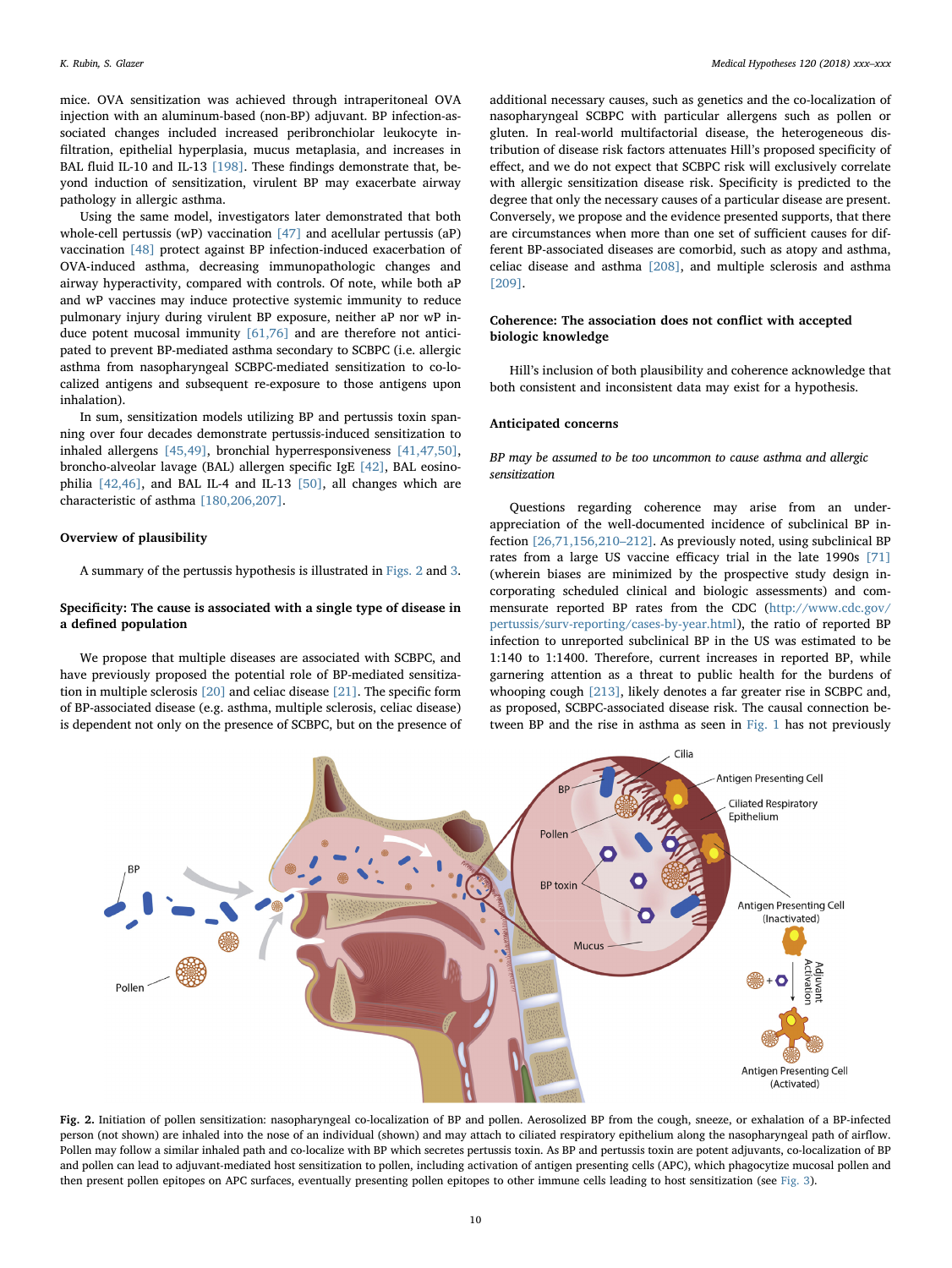<span id="page-10-0"></span>

Fig. 3. BP-mediated host sensitization to pollen and the etiopathology of asthma. APCs activated by nasopharyngeal BP and pertussis toxin (as shown in [Fig. 2](#page-9-0)), and presenting pollen epitopes, migrate to and enter local lymph nodes (short dashed line) where they encounter naïve CD4+ T cells. This encounter leads to the transformation of naïve CD4+ T cells into antigen-specific effector CD4+ T cells which are hyperresponsive to pollen (short black line), and thus a host (shown) is sensitized to pollen. Pollen-specific effector CD4+ T cells then perform antigen-specific immune surveillance by hematogenous and lymphatic routes (long black line) seeking to find and bind pollen, which in this case has been inhaled by the host and localized to the lungs (long dashed line). When pollen-specific effector CD4+ T cells encounter pollen in the lungs, a hyperimmune response is generated, leading to the release of inflammatory cytokines, activation of B cells and release of IgE, mast cell degranulation, the release of inflammatory mediators such as tryptase and leukotrienes, and airway hyperresponsiveness and injury that clinically presents as asthma.

been suggested, and is incompatible with the conventional perception of acute clinical BP infections. As recently as 2005, it was written that "Clinically, the full spectrum of disease due to B. pertussis infection is now understood." [\[117\]](#page-13-48) We propose that incoherence is resolved with an appreciation of the magnitude of SCBPC, the established role of BP in sensitization models including experimental animal models of asthma, and the potential etiopathogenic role of SCBPC in asthma and allergic sensitization.

We embrace a multicausal model of disease and do not propose that all disease phenotypically grouped with asthma and related allergic disease requires BP. Some proportion likely requires other microbes or exogenous causes for disease. For example, various animal models of asthma and allergic sensitization may also be induced without adjuvant [\[214\],](#page-14-30) BP or pertussis toxin, or by using complete Freund's adjuvant [\[215\],](#page-14-31) which contains heat-killed Mycobacterium tuberculosis [\[216\].](#page-14-32)

# BP rates do not always correlate with asthma and allergic sensitization disease rates

Coherence may also be questioned if SCBPC is scrutinized as the only necessary cause for a BP-associated disease, ignoring other component causes distinct from BP. The population variance of the full complement of necessary causes, including exposure to environmental antigens, dictates the population incidence of allergic sensitization disease. Further, in a multicausal model, diseases may have multiple sets of sufficient cause. In sum, incoherence may be anticipated with univariate analysis of SCBPC as the only necessary cause of multicausal diseases such as asthma and allergic sensitization.

Finally, the relationship between BP incidence and proposed BPassociated disease is non-linear, which may confound initial expectations. While BP incidence positively correlates with asthma and allergy rates in lower BP incidence environments where BP vaccination rates are relatively high like the US, asthma and allergic sensitization disease

rates inversely correlate with BP incidence in environments where BP incidence is high enough to facilitate latent BP immunization. That is, we propose that in populations where vaccination rates are high and circulating BP rates are low, each additional exposure to BP increases the risk of SCBPC. Conversely, in populations where vaccination rates are low and circulating BP rates are high, each additional BP exposure, rather than leading to SCBPC, is more likely to lead to latent immunization with attendant enhancement of mucosal and systemic BP immunity (a "boosting" effect). Latent immunization, in turn, is held to reduce the risk of SCBPC and allergic sensitization, consistent with the lower rates of asthma found in immigrants to New York City from lower GNI nations [\[95\]](#page-13-4) (see related case study above). Apparent incoherence is resolved with appreciation of the differentiated impact of environmental BP exposure, state of mucosal BP immunity, and risk of SCBPC, a proposed major cause of asthma and allergic sensitization disease.

# Experiment: The association can be altered by manipulation of the cause

### Human experimental data

As previously noted, in the randomized controlled human trial investigating the effect of BP vaccines on atopic disease, Nilsson et al. observed a statistically significant risk increase in asthma by 2.5 years of age in children with a history of acute clinical BP, compared with those without a history of acute clinical BP (19% vs. 9%,  $p = .03$ ) [\[138\].](#page-13-34)

Further, as reviewed in the first case study above, a malevolent political decision in the latter decades of the twentieth century led to a large-scale unintended human experiment with the rise and fall of the Berlin wall. The wall divided a German population with common genetic and cultural ancestry into regions that adopted divergent BP vaccination, immigration, emigration and visitation policies. By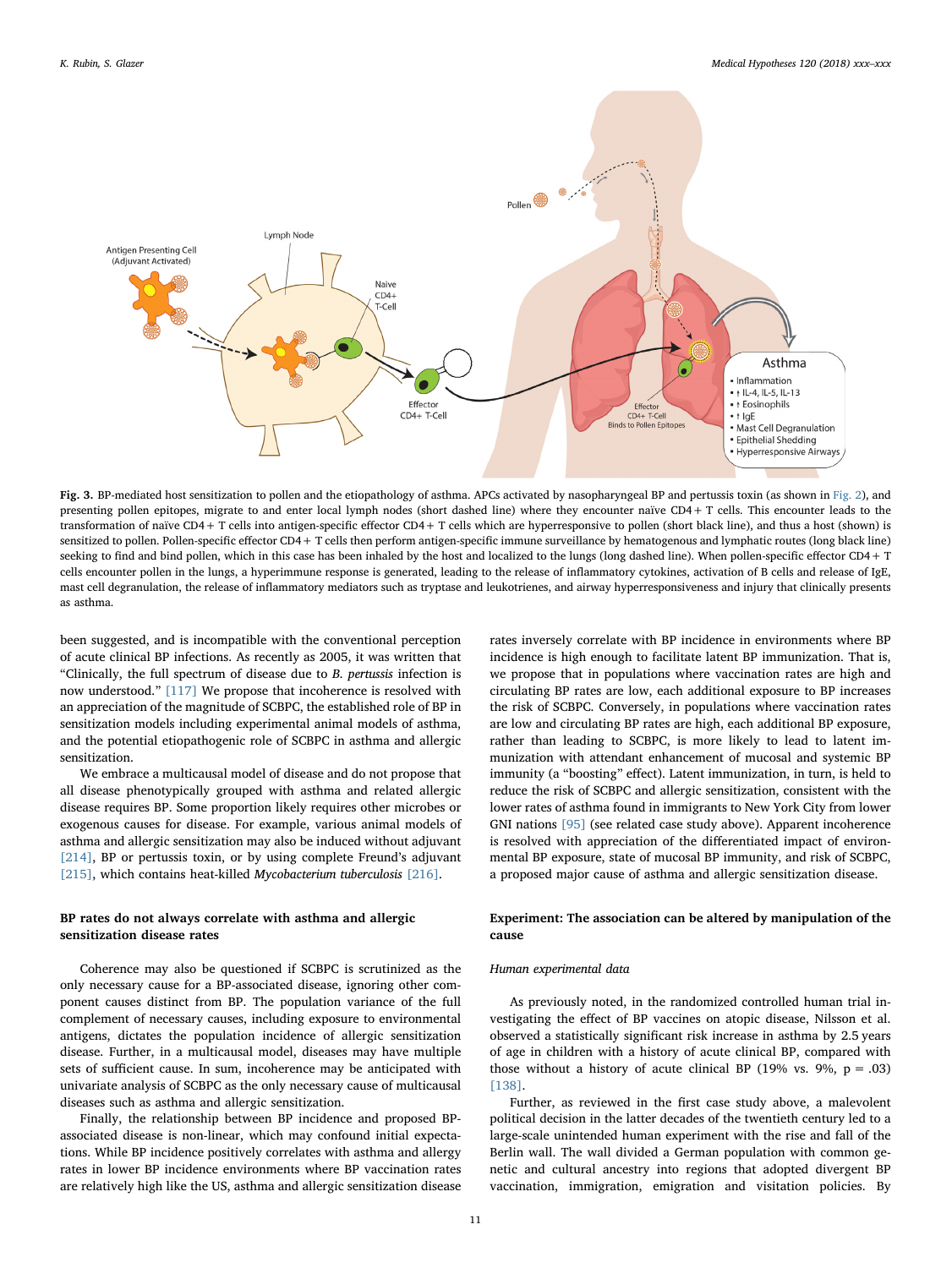maintaining higher BP vaccination rates and limiting BP importation compared with FWG, FEG experienced low rates of BP prior to the fall of the Berlin wall, followed by higher rates of acute clinical BP (and as proposed in detail above, SCBPC) with the influx of BP upon German reunification in 1990. Serial data obtained over the next decade from East German children documented statistically significant progressive increases in asthma (both clinically diagnosed and as documented by pulmonary function testing), as well as increases in eczema and strong sensitization to any allergen [\[64,65\]](#page-12-17).

### Animal experimental data

As noted earlier, multiple animal studies have used BP in sensitization models of asthma [\[41,42,46\]](#page-12-41). BP and pertussis toxin may also serve as adjuvants in allergic disease models, including anaphylaxis [\[52,54,87,217,218\]](#page-12-54); ovalbumin [46-[49\]](#page-12-55), house dust mite [\[42,50\]](#page-12-45) and pollen sensitization [\[37,45\];](#page-12-10) and food allergy [\[40,53,219,220\]](#page-12-56).

### Analogy: The association is analogous to another association that is accepted as causal

It is widely recognized that subclinical human infections may lead to a variety of chronic immune- and toxin-mediated disease. For example, H. pylori can cause peptic ulcer disease [\[221\]](#page-14-33). The role of H. pylori in peptic ulcer disease is analogous to BP in asthma in that H. pylori colonizes the mucus layer (in this case, of gastric mucosa as opposed to respiratory epithelium) [\[222\],](#page-14-34) may adhere to the epithelium [\[223\],](#page-14-35) and causes disease through the release of enzymes [\[224\]](#page-14-36) and toxins [\[225\],](#page-14-37) or by eliciting an immune response [\[226\].](#page-14-38)

#### Conclusion

With the pertussis hypothesis, we propose that SCBPC may be an important cause of asthma and related allergic disease, consistent with epidemiologic phenomena such as the rise in rates of asthma and allergic sensitization in FEG after the fall of the Berlin Wall; the increase in the incidence of asthma, peanut allergy, and anaphylaxis in the US in recent decades; the correlation between rates of asthma and per capita GNI of one's country of birth; the lower risk of asthma and allergy in children raised with pets and on farms; and the reduced risk of atopy with increased family size and later sibling birth order. Using the Bradford Hill criteria to assess causation from association, we find the relationship between SCBPC and allergic sensitization disease is strong, as measured by the increased relative risk of asthma in young children with a history of BP infection, consistent across varied populations and time, temporally logical in both human and animal data, and exhibits a biologic gradient as reviewed in data from East Germany and the US. Furthermore, a role for SCBPC in asthma and other allergic disease is biologically plausible and consistent with current knowledge given not only the widespread documentation of SCBPC particularly in highly BPvaccinated populations, but also the potent adjuvant sensitizing effects of BP and pertussis toxin, widely documented and supported by dozens of animal and human experiments as reviewed herein. Finally, the SCBPC-asthma/allergy disease model is analogous to other models widely accepted as causal, such as the role of H. pylori in peptic ulcer disease.

Ultimately, our review of the evidence for the pertussis hypothesis is a call for further study. Notably, a controlled BP colonization and immunity study, including intranasal swab and nasal wash assays has recently been approved for human investigation [\[227\]](#page-14-39). Further probative investigation may begin with (1) longitudinal surveillance with nasal swab or nasal aspiration PCR and serum antibody studies for SCBPC starting in infancy or early childhood, with cohorts followed for the development of physician-diagnosed asthma and allergic sensitization, testing all patients prospectively on a predefined schedule, (2) randomized controlled trials of regular nasopharyngeal irrigation,

which is generally regarded as safe and effective for acute and chronic rhinosinusitis [\[228\],](#page-14-40) to minimize SCBPC and reduce the risk of allergic sensitization disease, and (3) ascertainment of BP and BP markers in nasopharyngeal (e.g. PCR) and serum (e.g. pertussis toxin IgG) samples from patients with new-onset anaphylaxis, with patient and microbial controls.

We suggest that reducing SCBPC-mediated disease, including asthma and allergic sensitization, will optimally require the development of next generation BP vaccines that induce potent mucosal BP immunity and thereby prevent subclinical BP colonization. With the implementation of such vaccines, randomized controlled trials are likely to definitively determine the role of SCBPC in the pathogenesis of asthma and allergic sensitization disease. Until then, it is our hope that the evidence presented herein encourages further exploration of the pertussis hypothesis and the potential role of subclinical BP colonizing infections in the onset of human disease.

## Conflict of interest statement

KR and SG are employed by and hold an equity interest in ILiAD Biotechnologies, which is developing a vaccine for the prevention of Bordetella pertussis.

### Acknowledgements

We would like to thank Matt Bross, Ken Solovay, and Bob Peterson for support in preparing the manuscript illustrations.

#### References

- <span id="page-11-0"></span>[1] Borish L, Culp JA. Asthma: a syndrome composed of heterogeneous diseases. Ann Allergy Asthma Immunol. 2008;101(1): p. 1–8; quiz 8–11, 50.
- <span id="page-11-2"></span>[2] [Johansson SG, et al. Revised nomenclature for allergy for global use: Report of the](http://refhub.elsevier.com/S0306-9877(18)30668-6/h0010) [Nomenclature Review Committee of the World Allergy Organization, October](http://refhub.elsevier.com/S0306-9877(18)30668-6/h0010)
- [2003. J Allergy Clin Immunol 2004;113\(5\):832](http://refhub.elsevier.com/S0306-9877(18)30668-6/h0010)–6.
- <span id="page-11-12"></span><span id="page-11-11"></span>[3] [Martinez FD, Vercelli D. Asthma. The Lancet 2013;382\(9901\):1360](http://refhub.elsevier.com/S0306-9877(18)30668-6/h0015)–72. [4] [Wenzel SE. Asthma phenotypes: the evolution from clinical to molecular ap](http://refhub.elsevier.com/S0306-9877(18)30668-6/h0020)[proaches. Nat Med 2012;18\(5\):716](http://refhub.elsevier.com/S0306-9877(18)30668-6/h0020)–25.
- [5] [Anderson GP. Endotyping asthma: new insights into key pathogenic mechanisms in](http://refhub.elsevier.com/S0306-9877(18)30668-6/h0025) [a complex, heterogeneous disease. Lancet 2008;372\(9643\):1107](http://refhub.elsevier.com/S0306-9877(18)30668-6/h0025)–19.
- [6] Kim HY, DeKruyff [RH, Umetsu DT. The many paths to asthma: phenotype shaped](http://refhub.elsevier.com/S0306-9877(18)30668-6/h0030) [by innate and adaptive immunity. Nat Immunol 2010;11\(7\):577](http://refhub.elsevier.com/S0306-9877(18)30668-6/h0030)–84.
- <span id="page-11-1"></span>[7] [Robinson DS, et al. Predominant TH2-like bronchoalveolar T-lymphocyte popu](http://refhub.elsevier.com/S0306-9877(18)30668-6/h0035)[lation in atopic asthma. N Engl J Med 1992;326\(5\):298](http://refhub.elsevier.com/S0306-9877(18)30668-6/h0035)–304.
- [8] Woodruff [PG, et al. T-helper type 2-driven in](http://refhub.elsevier.com/S0306-9877(18)30668-6/h0040)flammation defines major sub[phenotypes of asthma. Am J Respir Crit Care Med 2009;180\(5\):388](http://refhub.elsevier.com/S0306-9877(18)30668-6/h0040)–95.
- [9] [Gupta RS, et al. The prevalence, severity, and distribution of childhood food al](http://refhub.elsevier.com/S0306-9877(18)30668-6/h0045)[lergy in the United States. Pediatrics 2011;128\(1\):e9](http://refhub.elsevier.com/S0306-9877(18)30668-6/h0045)–17.
- <span id="page-11-3"></span>[10] [Arbes Jr SJ, et al. Asthma cases attributable to atopy: results from the Third](http://refhub.elsevier.com/S0306-9877(18)30668-6/h0050) [National Health and Nutrition Examination Survey. J Allergy Clin Immunol](http://refhub.elsevier.com/S0306-9877(18)30668-6/h0050) [2007;120\(5\):1139](http://refhub.elsevier.com/S0306-9877(18)30668-6/h0050)–45.
- <span id="page-11-4"></span>[11] [von Kobyletzki LB, et al. Eczema in early childhood is strongly associated with the](http://refhub.elsevier.com/S0306-9877(18)30668-6/h0055) [development of asthma and rhinitis in a prospective cohort. BMC Dermatol](http://refhub.elsevier.com/S0306-9877(18)30668-6/h0055) [2012;12\(1\):11.](http://refhub.elsevier.com/S0306-9877(18)30668-6/h0055)
- [12] [Zheng T, et al. The atopic march: progression from atopic dermatitis to allergic](http://refhub.elsevier.com/S0306-9877(18)30668-6/h0060) [rhinitis and asthma. Allergy Asthma Immunol Res 2011;3\(2\):67](http://refhub.elsevier.com/S0306-9877(18)30668-6/h0060)–73.
- [13] [Ker J, Hartert TV. The atopic march: what's the evidence? Ann Allergy Asthma](http://refhub.elsevier.com/S0306-9877(18)30668-6/h0065) [Immunol 2009;103\(4\):282](http://refhub.elsevier.com/S0306-9877(18)30668-6/h0065)–9.
- [14] Spergel JM. From atopic dermatitis to asthma: the atopic march. Ann Allergy Asthma Immunol 2010;105(2): p. 99-106; quiz 107-9, 117.
- <span id="page-11-5"></span>[15] [Ober C, Yao TC. The genetics of asthma and allergic disease: a 21st century per](http://refhub.elsevier.com/S0306-9877(18)30668-6/h0075)[spective. Immunol Rev 2011;242\(1\):10](http://refhub.elsevier.com/S0306-9877(18)30668-6/h0075)–30.
- <span id="page-11-6"></span>[16] [Rafaels NM, et al. How Well Does Whole Genome Sequencing Improve Ability to](http://refhub.elsevier.com/S0306-9877(18)30668-6/h0080) [Detect Association with Asthma in Candidate Genes Compared to Existing GWAS](http://refhub.elsevier.com/S0306-9877(18)30668-6/h0080) [Platforms in African American Populations? J Allergy Clin Immunol](http://refhub.elsevier.com/S0306-9877(18)30668-6/h0080) [2015;135\(2\):p. AB164.](http://refhub.elsevier.com/S0306-9877(18)30668-6/h0080)
- <span id="page-11-8"></span>[17] Duffy [DL, et al. Genetics of asthma and hay fever in Australian twins. Am Rev](http://refhub.elsevier.com/S0306-9877(18)30668-6/h0085) [Respir Dis 1990;142\(6\\_pt\\_1\):1351](http://refhub.elsevier.com/S0306-9877(18)30668-6/h0085)–8.
- <span id="page-11-7"></span>[18] Moff[att MF, et al. A large-scale, consortium-based genomewide association study](http://refhub.elsevier.com/S0306-9877(18)30668-6/h0090) [of asthma. N Engl J Med 2010;363\(13\):1211](http://refhub.elsevier.com/S0306-9877(18)30668-6/h0090)–21.
- <span id="page-11-9"></span>[19] [Berin MC, Sampson HA. Mucosal immunology of food allergy. Curr Biol](http://refhub.elsevier.com/S0306-9877(18)30668-6/h0095) [2013;23\(9\):R389](http://refhub.elsevier.com/S0306-9877(18)30668-6/h0095)–400.
- <span id="page-11-10"></span>[20] [Rubin K, Glazer S. The potential role of subclinical Bordetella Pertussis coloniza](http://refhub.elsevier.com/S0306-9877(18)30668-6/h0100)[tion in the etiology of multiple sclerosis. Immunobiology 2016;221\(4\):512](http://refhub.elsevier.com/S0306-9877(18)30668-6/h0100)–5.
- <span id="page-11-13"></span>[21] [Rubin K, Glazer S. Potential Role of Bordetella Pertussis in Celiac Disease. Int J](http://refhub.elsevier.com/S0306-9877(18)30668-6/h0105) [Celiac Dis 2015;3\(2\):75](http://refhub.elsevier.com/S0306-9877(18)30668-6/h0105)–6.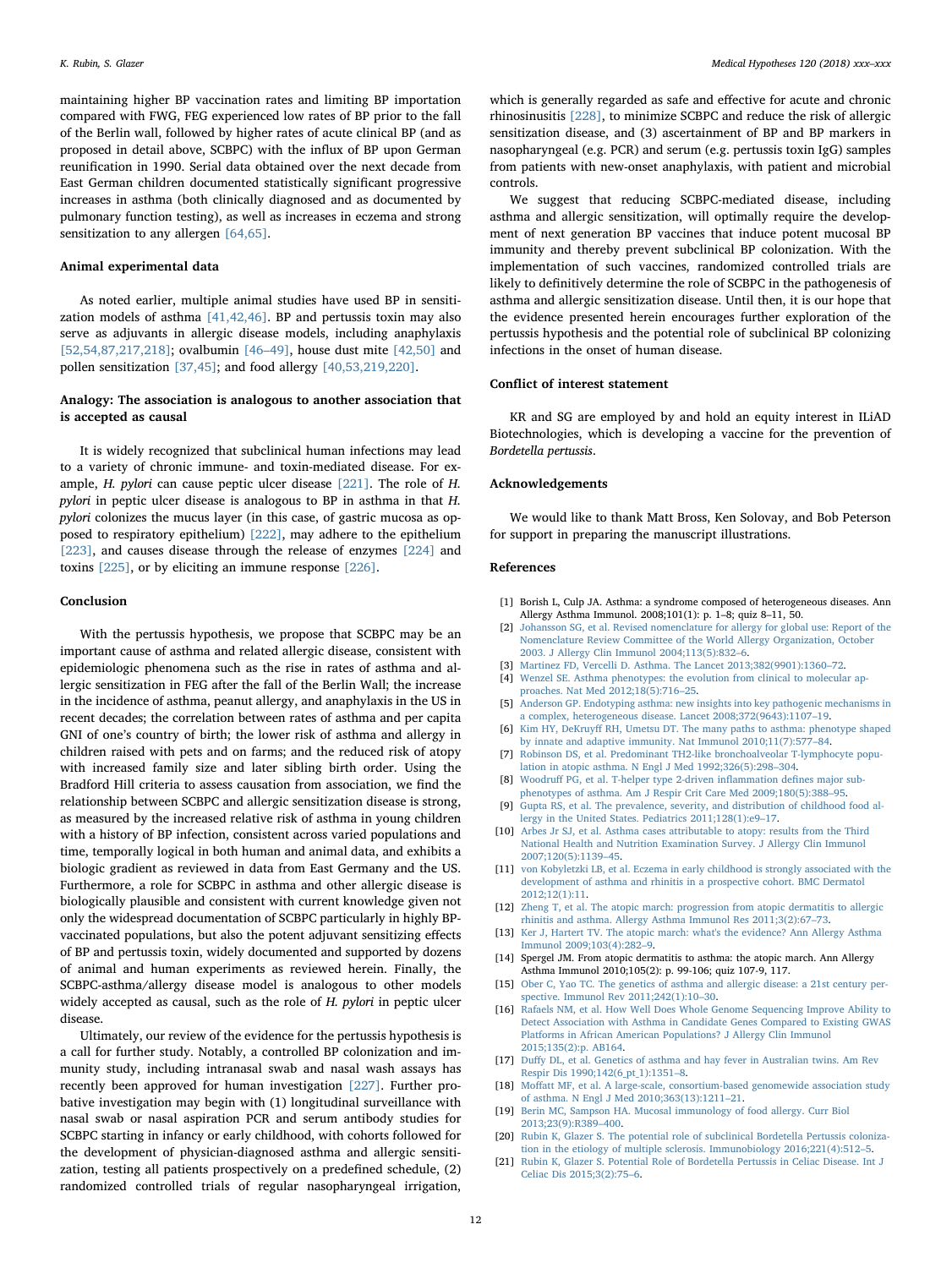- <span id="page-12-0"></span>[22] [Rubin K, Glazer S. The pertussis hypothesis: Bordetella pertussis colonization in](http://refhub.elsevier.com/S0306-9877(18)30668-6/h0110) the pathogenesis of Alzheimer'[s disease. Immunobiology 2016;222\(2\):228](http://refhub.elsevier.com/S0306-9877(18)30668-6/h0110)–40.
- <span id="page-12-1"></span>[23] [Zhang Q, et al. Prevalence of asymptomatic Bordetella pertussis and Bordetella](http://refhub.elsevier.com/S0306-9877(18)30668-6/h0115) [parapertussis infections among school children in China as determined by pooled](http://refhub.elsevier.com/S0306-9877(18)30668-6/h0115) [real-time PCR: A cross-sectional study. Scand J Infect Dis 2014;46\(4\):280](http://refhub.elsevier.com/S0306-9877(18)30668-6/h0115)–7.
- <span id="page-12-27"></span>[24] [Heininger U, Kleemann WJ, Cherry JD. A controlled study of the relationship](http://refhub.elsevier.com/S0306-9877(18)30668-6/h0120) [between Bordetella pertussis infections and sudden unexpected deaths among](http://refhub.elsevier.com/S0306-9877(18)30668-6/h0120) [German infants. Pediatrics 2004;114\(1\):e9](http://refhub.elsevier.com/S0306-9877(18)30668-6/h0120)–15.
- <span id="page-12-48"></span>[25] Naeini AE, et al. Does working in hospital increases seroprevalence and carrier state against Bordetella pertussis?. Adv Biomed Res 2015;4. [https://doi.org/10.4103/](https://doi.org/10.4103/2277-9175.166155)) [2277-9175.166155\).](https://doi.org/10.4103/2277-9175.166155))
- <span id="page-12-2"></span>[26] [Klement E, L U, Engel I, Hasin T, Yavzori M, Orr N, Davidovitz N, Lahat N, Srugo I,](http://refhub.elsevier.com/S0306-9877(18)30668-6/h0130) [Zangvil E, Cohen D. An outbreak of pertussis among young Israeli soldiers.](http://refhub.elsevier.com/S0306-9877(18)30668-6/h0130) [Epidemiol Infect 2003;131:1049](http://refhub.elsevier.com/S0306-9877(18)30668-6/h0130)–54.
- <span id="page-12-3"></span>[27] CDC. Outbreaks of Respiratory Illness Mistakenly Attributed to Pertussis-New Hampshire, Massachusettes, and Tennessee, 2004-2006. MMWR. 2007;56(33): p. 837–842.
- <span id="page-12-4"></span>[28] [Stocks P. On the Epidemiology of Whooping Cough in London. J Hygiene](http://refhub.elsevier.com/S0306-9877(18)30668-6/h0140) [1932;32\(4\):581](http://refhub.elsevier.com/S0306-9877(18)30668-6/h0140)–619.
- <span id="page-12-5"></span>[29] [Lavine JS, King AA, Bjornstad ON. Natural immune boosting in pertussis dynamics](http://refhub.elsevier.com/S0306-9877(18)30668-6/h0145) [and the potential for long-term vaccine failure. PNAS 2011;108\(17\):7259](http://refhub.elsevier.com/S0306-9877(18)30668-6/h0145)–64.
- <span id="page-12-6"></span>[Masoli M, et al. The global burden of asthma: executive summary of the GINA](http://refhub.elsevier.com/S0306-9877(18)30668-6/h0150) [Dissemination Committee report. Allergy 2004;59\(5\):469](http://refhub.elsevier.com/S0306-9877(18)30668-6/h0150)–78.
- <span id="page-12-7"></span>[31] [Eder W, Ege MJ, von Mutius E. The asthma epidemic. New England J Med](http://refhub.elsevier.com/S0306-9877(18)30668-6/h0155) [2006;355\(21\):2226](http://refhub.elsevier.com/S0306-9877(18)30668-6/h0155)–35.
- [32] [Mannino DM, et al. Surveillance for asthma](http://refhub.elsevier.com/S0306-9877(18)30668-6/h0160)–United States, 1980–1999. Morbidity [and mortality weekly report. Surveillance Summaries 2002;51\(1\):1](http://refhub.elsevier.com/S0306-9877(18)30668-6/h0160)–13.
- [33] [Akinbami L. The state of childhood asthma, United States, 1980](http://refhub.elsevier.com/S0306-9877(18)30668-6/h0165)–2005. Adv. data [2006;381:1](http://refhub.elsevier.com/S0306-9877(18)30668-6/h0165)–24.
- [34] Woodruff [PG, Fahy JV. Asthma: prevalence, pathogenesis, and prospects for novel](http://refhub.elsevier.com/S0306-9877(18)30668-6/h0170) [therapies. JAMA, J Am Med Assoc 2001;286\(4\):395](http://refhub.elsevier.com/S0306-9877(18)30668-6/h0170)–8.
- <span id="page-12-8"></span>[35] [Juhn YJ. Risks for infection in patients with asthma \(or other atopic conditions\): is](http://refhub.elsevier.com/S0306-9877(18)30668-6/h0175) [asthma more than a chronic airway disease? J Allergy Clin Immunol 2014;134\(2\).](http://refhub.elsevier.com/S0306-9877(18)30668-6/h0175) pp. 247–[257. e3.](http://refhub.elsevier.com/S0306-9877(18)30668-6/h0175)
- <span id="page-12-9"></span>[36] [Capili CR, et al. Increased risk of pertussis in patients with asthma. J Allergy Clin](http://refhub.elsevier.com/S0306-9877(18)30668-6/h0180) [Immunol 2012;129\(4\):957](http://refhub.elsevier.com/S0306-9877(18)30668-6/h0180)–63.
- <span id="page-12-10"></span>[37] Kind LS, Roesner L. Enhanced susceptibility of pertussis inoculated mice to pollen extract. In: Proceedings of the Society for Experimental Biology and Medicine. Society for Experimental Biology and Medicine. 100(4): p. 808–10.
- <span id="page-12-36"></span>[38] [Munoz JJ, Peacock MG, Hadlow WJ. Anaphylaxis or so-called encephalopathy in](http://refhub.elsevier.com/S0306-9877(18)30668-6/h0190) [mice sensitized to an antigen with the aid of pertussigen \(pertussis toxin\). Infect](http://refhub.elsevier.com/S0306-9877(18)30668-6/h0190) [Immun 1987;55\(4\):1004](http://refhub.elsevier.com/S0306-9877(18)30668-6/h0190)–8.
- <span id="page-12-38"></span>[39] [Wiedmeier S, H C, Cho HB, Kim U, Daynes RA. Murine Responses to Immunization](http://refhub.elsevier.com/S0306-9877(18)30668-6/h0195) [with Pertussis Toxin and Bovine Serum Albumin: I. Mortality Observed after](http://refhub.elsevier.com/S0306-9877(18)30668-6/h0195) [Bovine Albumin Challenges is Due To an Anaphylactic Reaction. Pediat Reaction](http://refhub.elsevier.com/S0306-9877(18)30668-6/h0195) [1987;22\(3\):262](http://refhub.elsevier.com/S0306-9877(18)30668-6/h0195)–7.
- <span id="page-12-56"></span>[40] [Kosecka U, Berin MC, Perdue MH. Pertussis adjuvant prolongs intestinal hy](http://refhub.elsevier.com/S0306-9877(18)30668-6/h0200)[persensitivity. Int Arch Allergy Immunol 1999;119\(3\):205](http://refhub.elsevier.com/S0306-9877(18)30668-6/h0200)–11.
- <span id="page-12-41"></span>[41] Eidelman DH, Bellofi[ore S, Martin JG. Late airway responses to antigen challenge](http://refhub.elsevier.com/S0306-9877(18)30668-6/h0205) [in sensitized inbred rats. Am Rev Respir Dis 1988;137\(5\):1033](http://refhub.elsevier.com/S0306-9877(18)30668-6/h0205)–7.
- <span id="page-12-45"></span>[42] [Dong WS, Gilmour M. Systematic Administration of Bordetella pertussis Enhances](http://refhub.elsevier.com/S0306-9877(18)30668-6/h0210) [Pulmonary Sensitization to House Dust Mite in Juvenile Rats. Taxicol Sci](http://refhub.elsevier.com/S0306-9877(18)30668-6/h0210) [2003;72\(1\):113](http://refhub.elsevier.com/S0306-9877(18)30668-6/h0210)–21.
- <span id="page-12-42"></span>[43] [Connelly CE, Sun Y, Carbonetti NH. Pertussis toxin exacerbates and prolongs](http://refhub.elsevier.com/S0306-9877(18)30668-6/h0215) airway infl[ammatory responses during Bordetella pertussis infection. Infect Immun](http://refhub.elsevier.com/S0306-9877(18)30668-6/h0215) [2012;80\(12\):4317](http://refhub.elsevier.com/S0306-9877(18)30668-6/h0215)–32.
- [44] Chang Y-S, et al. Infl[uence of the adjuvants and genetic background on the asthma](http://refhub.elsevier.com/S0306-9877(18)30668-6/h0220) [model using recombinant Der f 2 in mice. Immune Network 2013;13\(6\):295](http://refhub.elsevier.com/S0306-9877(18)30668-6/h0220)–300.
- <span id="page-12-52"></span>[45] [Chang IG, RY.,. Sensitization to ragweed pollen in Bordetella pertussis-infected or](http://refhub.elsevier.com/S0306-9877(18)30668-6/h0225) [vaccine-injectedf mice. J Allergy Clin Immunol 1974;54\(1\):20](http://refhub.elsevier.com/S0306-9877(18)30668-6/h0225)–4.
- <span id="page-12-55"></span>[46] [Sanjar S, et al. Antigen challenge induces pulmonary airway eosinophil accumu](http://refhub.elsevier.com/S0306-9877(18)30668-6/h0230)[lation and airway hyperreactivity in sensitized guinea-pigs: the e](http://refhub.elsevier.com/S0306-9877(18)30668-6/h0230)ffect of anti[asthma drugs. Br J Pharmacol 1990;99\(4\):679](http://refhub.elsevier.com/S0306-9877(18)30668-6/h0230)–86.
- <span id="page-12-43"></span>[47] [Ennis DP, Cassidy JP, Mahon BP. Whole-cell pertussis vaccine protects against](http://refhub.elsevier.com/S0306-9877(18)30668-6/h0235) [Bordetella pertussis exacerbation of allergic asthma. Immunol Lett](http://refhub.elsevier.com/S0306-9877(18)30668-6/h0235) [2005;97\(1\):91](http://refhub.elsevier.com/S0306-9877(18)30668-6/h0235)–100.
- <span id="page-12-53"></span>[48] [Ennis DC, J P, Mahon BP. Acellular Pertussis Vaccine Protects against Exacerbation](http://refhub.elsevier.com/S0306-9877(18)30668-6/h0240) [of Allergic Asthma Due to Bordetella pertussis in a Murine Model. Clin Diagn Lab](http://refhub.elsevier.com/S0306-9877(18)30668-6/h0240) [Immunol 2005;12\(3\):409](http://refhub.elsevier.com/S0306-9877(18)30668-6/h0240)–17.
- <span id="page-12-44"></span>[49] [Chang IC, Gottshall R. Sensitization of mice by inhalation of antigen after infection](http://refhub.elsevier.com/S0306-9877(18)30668-6/h0245) [with Bordetella pertussis. Infect Immun 1972;6\(1\):92](http://refhub.elsevier.com/S0306-9877(18)30668-6/h0245)–4.
- <span id="page-12-46"></span>[50] Ahn JH, et al. Infl[ammatory and remodeling events in asthma with chronic ex](http://refhub.elsevier.com/S0306-9877(18)30668-6/h0250)[posure to house dust mites: a murine model. J Korean Med Sci](http://refhub.elsevier.com/S0306-9877(18)30668-6/h0250) [2007;22\(6\):1026](http://refhub.elsevier.com/S0306-9877(18)30668-6/h0250)–33.
- <span id="page-12-47"></span>[51] Krug [N, Rabe KF. Animal models for human asthma: the perspective of a clinician.](http://refhub.elsevier.com/S0306-9877(18)30668-6/h0255) [Curr Drug Targets 2008;9\(6\):438](http://refhub.elsevier.com/S0306-9877(18)30668-6/h0255)–42.
- <span id="page-12-54"></span>[52] [Munoz J, Bergman RK. Histamine-sensitizing factors from microbial agents, with](http://refhub.elsevier.com/S0306-9877(18)30668-6/h0260) [special reference to Bordetella pertussis. Bacteriol Rev 1968;32\(2\):103](http://refhub.elsevier.com/S0306-9877(18)30668-6/h0260)–26.
- [53] [Kosecka U, et al. Pertussis toxin stimulates hypersensitivity and enhances nerve](http://refhub.elsevier.com/S0306-9877(18)30668-6/h0265)[mediated antigen uptake in rat intestine. Am J Physiol 1994;267\(5 Pt 1\):G745](http://refhub.elsevier.com/S0306-9877(18)30668-6/h0265)–53.
- [54] Kind L, Richards W. Local and systemic anaphylaxis in the pertussis-inoculated mouse. 1964.
- <span id="page-12-11"></span>[Wichmann H. Postwar Increase of Allergies in the West, but not in the East of](http://refhub.elsevier.com/S0306-9877(18)30668-6/h0275) [Germany? New Trends in Allergy IV. Springer; 1997. p. 17](http://refhub.elsevier.com/S0306-9877(18)30668-6/h0275)–20.
- <span id="page-12-12"></span>[56] [Hellenbrand WB, Beier D, Jensen E, Littman M, Meyer C, Opperman H, Koeing HC,](http://refhub.elsevier.com/S0306-9877(18)30668-6/h0280) [Reiter S. The Epidemiology of Pertussis in Germany: Past and Present. BMC J Infect](http://refhub.elsevier.com/S0306-9877(18)30668-6/h0280)

[Dis 2009;9:22.](http://refhub.elsevier.com/S0306-9877(18)30668-6/h0280)

- <span id="page-12-13"></span>[57] [Gangarosa EJ, et al. Impact of anti-vaccine movements on pertussis control: the](http://refhub.elsevier.com/S0306-9877(18)30668-6/h0285) [untold story. Lancet 1998;351\(9099\):356](http://refhub.elsevier.com/S0306-9877(18)30668-6/h0285)–61.
- [58] [Juretzko P, et al. Pertussis in Germany: regional di](http://refhub.elsevier.com/S0306-9877(18)30668-6/h0290)fferences in management and [vaccination status of hospitalized cases. Epidemiol Infect 2001;127\(1\):63](http://refhub.elsevier.com/S0306-9877(18)30668-6/h0290)–71.
- [59] [Wirsing von Konig CH, Schmitt HJ. Epidemiologic aspects and diagnostic criteria](http://refhub.elsevier.com/S0306-9877(18)30668-6/h0295) for a protective efficacy fi[eld trial of a pertussis vaccine. J Infect Dis](http://refhub.elsevier.com/S0306-9877(18)30668-6/h0295) [1996;174\(Suppl 3\):S281](http://refhub.elsevier.com/S0306-9877(18)30668-6/h0295)–6.
- <span id="page-12-14"></span>[60] [Reintjes R, et al. Infectious diseases before and after German uni](http://refhub.elsevier.com/S0306-9877(18)30668-6/h0300)fication: trends in [mortality and morbidity. Eur J Epidemiol 2001;17\(12\):1105](http://refhub.elsevier.com/S0306-9877(18)30668-6/h0300)–10.
- <span id="page-12-15"></span>[61] [Warfel JM, Zimmerman LI, Merkel TJ. Acellular pertussis vaccines protect against](http://refhub.elsevier.com/S0306-9877(18)30668-6/h0305) [disease but fail to prevent infection and transmission in a nonhuman primate](http://refhub.elsevier.com/S0306-9877(18)30668-6/h0305) [model. Proc Natl Acad Sci 2014;111\(2\):787](http://refhub.elsevier.com/S0306-9877(18)30668-6/h0305)–92.
- <span id="page-12-16"></span>[62] [Nicolai T, et al. Increased prevalence of sensitization against aeroallergens in](http://refhub.elsevier.com/S0306-9877(18)30668-6/h0310) [adults in West compared with East Germany. Clin Exp Allergy J Br Soc Allergy Clin](http://refhub.elsevier.com/S0306-9877(18)30668-6/h0310) [Immunol 1997;27\(8\):886](http://refhub.elsevier.com/S0306-9877(18)30668-6/h0310)–92.
- [63] [von Mutius E, et al. Prevalence of asthma and atopy in two areas of West and East](http://refhub.elsevier.com/S0306-9877(18)30668-6/h0315) [Germany. Am J Respir Crit Care Med 1994;149\(2 Pt 1\):358](http://refhub.elsevier.com/S0306-9877(18)30668-6/h0315)–64.
- <span id="page-12-17"></span>[64] [Heinrich J, et al. Trends in prevalence of atopic diseases and allergic sensitization](http://refhub.elsevier.com/S0306-9877(18)30668-6/h0320) [in children in Eastern Germany. Eur Respirat J O](http://refhub.elsevier.com/S0306-9877(18)30668-6/h0320)fficial J Eur Soc Clin Respir [Physiol 2002;19\(6\):1040](http://refhub.elsevier.com/S0306-9877(18)30668-6/h0320)–6.
- <span id="page-12-18"></span>[65] [Frye C, et al. Increasing prevalence of bronchial hyperresponsiveness in three se](http://refhub.elsevier.com/S0306-9877(18)30668-6/h0325)[lected areas in East Germany. Bitterfeld Study Group. Eur Respirat J O](http://refhub.elsevier.com/S0306-9877(18)30668-6/h0325)fficial J Eur [Soc Clin Respir Physiol 2001;18\(3\):451](http://refhub.elsevier.com/S0306-9877(18)30668-6/h0325)–8.
- <span id="page-12-19"></span>[66] Krämer U, et al. Diff[erences in allergy trends between East and West Germany and](http://refhub.elsevier.com/S0306-9877(18)30668-6/h0330) [possible explanations. Clin Exp Allergy 2010;40\(2\):289](http://refhub.elsevier.com/S0306-9877(18)30668-6/h0330)–98.
- <span id="page-12-20"></span>[67] [Rudd RA, Moorman JE. Asthma incidence: data from the national health interview](http://refhub.elsevier.com/S0306-9877(18)30668-6/h0335) survey, 1980–[1996. J Asthma 2007;44\(1\):65](http://refhub.elsevier.com/S0306-9877(18)30668-6/h0335)–70.
- <span id="page-12-21"></span>[68] [Winer RA, et al. Asthma incidence among children and adults:](http://refhub.elsevier.com/S0306-9877(18)30668-6/h0340) findings from the [Behavioral Risk Factor Surveillance system asthma call-back survey-United States,](http://refhub.elsevier.com/S0306-9877(18)30668-6/h0340) 2006–[2008. J Asthma 2012;49\(1\):16](http://refhub.elsevier.com/S0306-9877(18)30668-6/h0340)–22.
- <span id="page-12-23"></span>[69] [ACIP. Pertussis vaccination: use of acellular pertussis vaccine among infants and](http://refhub.elsevier.com/S0306-9877(18)30668-6/h0345) young children—[recommendations of the Advisory Committee on Immunization](http://refhub.elsevier.com/S0306-9877(18)30668-6/h0345) [Practices. MMWR Recomm Rep 1997;46:1](http://refhub.elsevier.com/S0306-9877(18)30668-6/h0345)–25.
- <span id="page-12-24"></span>[70] [Clark TA, Messonnier NE, Hadler SC. Pertussis control: time for something new?](http://refhub.elsevier.com/S0306-9877(18)30668-6/h0350) [Trends Microbiol 2012;20\(5\):211](http://refhub.elsevier.com/S0306-9877(18)30668-6/h0350)–3.
- <span id="page-12-22"></span>[71] Ward JC, D, J, Chang S, Partridge S, Lee H, Treanol J, Greenberg D, Keitel W, [Barenkamp S, Bernstein D, Edelman R, Edwards K. E](http://refhub.elsevier.com/S0306-9877(18)30668-6/h0355)fficacy of an Acellular [Pertussis Vaccine among Adolescents and Adults. N Engl J Med](http://refhub.elsevier.com/S0306-9877(18)30668-6/h0355) [2005;353\(15\):1555](http://refhub.elsevier.com/S0306-9877(18)30668-6/h0355)–63.
- <span id="page-12-49"></span>[72] [de Melker HE, et al. The incidence of Bordetella pertussis infections estimated in](http://refhub.elsevier.com/S0306-9877(18)30668-6/h0360) [the population from a combination of serological surveys. J Infection](http://refhub.elsevier.com/S0306-9877(18)30668-6/h0360) [2006;53\(2\):106](http://refhub.elsevier.com/S0306-9877(18)30668-6/h0360)–13.
- <span id="page-12-50"></span>[73] De Greeff [SC, et al. Seroprevalence of pertussis in The Netherlands: evidence for](http://refhub.elsevier.com/S0306-9877(18)30668-6/h0365) [increased circulation of Bordetella pertussis. PLoS ONE 2010;5\(12\):e14183.](http://refhub.elsevier.com/S0306-9877(18)30668-6/h0365)
- <span id="page-12-51"></span>[74] [Palazzo R, et al. Evidence of increased circulation of Bordetella pertussis in the](http://refhub.elsevier.com/S0306-9877(18)30668-6/h0370) [Italian adult population from seroprevalence data \(2012](http://refhub.elsevier.com/S0306-9877(18)30668-6/h0370)–2013). J Med Microbiol [2016.](http://refhub.elsevier.com/S0306-9877(18)30668-6/h0370)
- <span id="page-12-25"></span>[75] [Deen JL, et al. Household contact study of Bordetella pertussis infections. Clinical](http://refhub.elsevier.com/S0306-9877(18)30668-6/h0375) infectious diseases: an offi[cial publication of the Infectious Diseases Society of](http://refhub.elsevier.com/S0306-9877(18)30668-6/h0375) [America 1995;21\(5\):1211](http://refhub.elsevier.com/S0306-9877(18)30668-6/h0375)–9.
- <span id="page-12-40"></span>[76] [Long SW, J C, Clark JL. Widespread Silent Transmission of Pertussis in Families:](http://refhub.elsevier.com/S0306-9877(18)30668-6/h0380) [Antibody Correlates of Infection and Symptomatology. J Infect Dis](http://refhub.elsevier.com/S0306-9877(18)30668-6/h0380) [1990;161\(3\):480](http://refhub.elsevier.com/S0306-9877(18)30668-6/h0380)–6.
- <span id="page-12-26"></span>[77] [Althouse BM, Scarpino SV. Asymptomatic transmission and the resurgence of](http://refhub.elsevier.com/S0306-9877(18)30668-6/h0385) [Bordetella pertussis. BMC Med 2015;13\(1\):146.](http://refhub.elsevier.com/S0306-9877(18)30668-6/h0385)
- <span id="page-12-28"></span>[78] [Sicherer SH, et al. US prevalence of self-reported peanut, tree nut, and sesame](http://refhub.elsevier.com/S0306-9877(18)30668-6/h0390) [allergy: 11-year follow-up. J Allergy Clin Immunol 2010;125\(6\):1322](http://refhub.elsevier.com/S0306-9877(18)30668-6/h0390)–6.
- <span id="page-12-29"></span>[79] [Lin RY, et al. Increasing anaphylaxis hospitalizations in the](http://refhub.elsevier.com/S0306-9877(18)30668-6/h0395) first 2 decades of life: New York State, 1990–[2006. Ann Allergy Asthma Immunol 2008;101\(4\):387](http://refhub.elsevier.com/S0306-9877(18)30668-6/h0395)–93. [80] [Santerre C, Goodrum J, Kee J. Roasted peanuts and peanut butter quality are af-](http://refhub.elsevier.com/S0306-9877(18)30668-6/h0400)
- <span id="page-12-31"></span><span id="page-12-30"></span>fected by supercritical fl[uid extraction. J Food Sci 1994;59\(2\):382](http://refhub.elsevier.com/S0306-9877(18)30668-6/h0400)–6. [81] [Ben-Shoshan M, et al. Is the prevalence of peanut allergy increasing? A 5-year](http://refhub.elsevier.com/S0306-9877(18)30668-6/h0405)
- [follow-up study in children in Montreal. J Allergy Clin Immunol](http://refhub.elsevier.com/S0306-9877(18)30668-6/h0405) [2009;123\(4\):783](http://refhub.elsevier.com/S0306-9877(18)30668-6/h0405)–8.
- <span id="page-12-32"></span>[82] [Venter C, et al. Time trends in the prevalence of peanut allergy: three cohorts of](http://refhub.elsevier.com/S0306-9877(18)30668-6/h0410) [children from the same geographical location in the UK. Allergy](http://refhub.elsevier.com/S0306-9877(18)30668-6/h0410) [2010;65\(1\):103](http://refhub.elsevier.com/S0306-9877(18)30668-6/h0410)–8.
- [83] [Du Toit G, et al. Early consumption of peanuts in infancy is associated with a low](http://refhub.elsevier.com/S0306-9877(18)30668-6/h0415) [prevalence of peanut allergy. J Allergy Clin Immunol 2008;122\(5\):984](http://refhub.elsevier.com/S0306-9877(18)30668-6/h0415)–91.
- <span id="page-12-33"></span>[84] [Mullins RJ, Dear KB, Tang ML. Characteristics of childhood peanut allergy in the](http://refhub.elsevier.com/S0306-9877(18)30668-6/h0420) [Australian Capital Territory, 1995 to 2007. J Allergy Clin Immunol](http://refhub.elsevier.com/S0306-9877(18)30668-6/h0420) [2009;123\(3\):689](http://refhub.elsevier.com/S0306-9877(18)30668-6/h0420)–93.
- <span id="page-12-34"></span>[85] [Decker WW, et al. The etiology and incidence of anaphylaxis in Rochester,](http://refhub.elsevier.com/S0306-9877(18)30668-6/h0425) [Minnesota: a report from the Rochester Epidemiology Project. J Allergy Clin](http://refhub.elsevier.com/S0306-9877(18)30668-6/h0425) [Immunol 2008;122\(6\):1161](http://refhub.elsevier.com/S0306-9877(18)30668-6/h0425)–5.
- <span id="page-12-35"></span>[86] Dahlback M, et al. The non-specifi[c enhancement of allergy. III. Precipitation of](http://refhub.elsevier.com/S0306-9877(18)30668-6/h0430) [bronchial anaphylactic reactivity in primed rats by injection of alum or B. pertussis](http://refhub.elsevier.com/S0306-9877(18)30668-6/h0430) [vaccine: relation of response capacity to IgE and IgG2a antibody levels. Allergy](http://refhub.elsevier.com/S0306-9877(18)30668-6/h0430) [1983;38\(4\):261](http://refhub.elsevier.com/S0306-9877(18)30668-6/h0430)–71.
- <span id="page-12-37"></span>[87] [Munoz J. Comparison of Bordetella pertussis Cells and Freunds Adjuvant with](http://refhub.elsevier.com/S0306-9877(18)30668-6/h0435) [respect to their antibody inducing and anaphylactogenic properties. J Immunol](http://refhub.elsevier.com/S0306-9877(18)30668-6/h0435) [1963;90:132](http://refhub.elsevier.com/S0306-9877(18)30668-6/h0435)–9.
- <span id="page-12-39"></span>[88] [Kuwajima Y. Morphological alterations of the adrenal gland following adminis](http://refhub.elsevier.com/S0306-9877(18)30668-6/h0440)[tration of histamine-sensitizing-factor of Bordetella pertussis. Osaka City Med J](http://refhub.elsevier.com/S0306-9877(18)30668-6/h0440) [1980;26\(1\):61](http://refhub.elsevier.com/S0306-9877(18)30668-6/h0440)–6.

13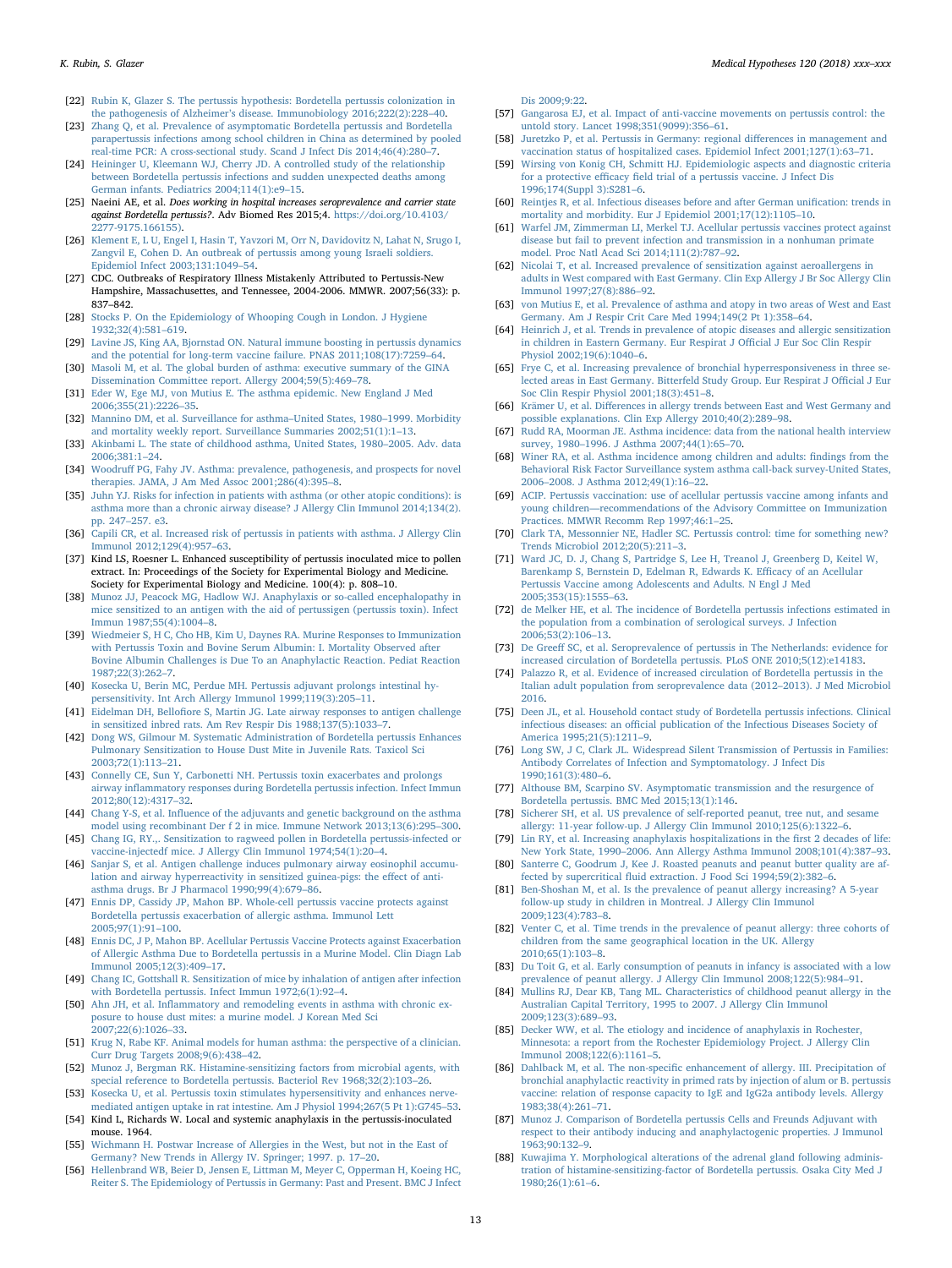- <span id="page-13-0"></span>[89] Munoz J, Schuchardt LF. Effect of H. pertussis on sensitivity of mice to cold stress. Proceedings of the Society for Experimental Biology and Medicine. Society for Experimental Biology and Medicine, 1957. 94(1): p. 186–90.
- <span id="page-13-1"></span>[90] [Poyser MA, et al. Socioeconomic deprivation and asthma prevalence and severity](http://refhub.elsevier.com/S0306-9877(18)30668-6/h0450) [in young adolescents. Eur Respir J 2002;19\(5\):892](http://refhub.elsevier.com/S0306-9877(18)30668-6/h0450)–8.
- <span id="page-13-2"></span>[91] [Stewart AW, et al. The relationship of per capita gross national product to the](http://refhub.elsevier.com/S0306-9877(18)30668-6/h0455) [prevalence of symptoms of asthma and other atopic diseases in children \(ISAAC\).](http://refhub.elsevier.com/S0306-9877(18)30668-6/h0455) [Int J Epidemiol 2001;30\(1\):173](http://refhub.elsevier.com/S0306-9877(18)30668-6/h0455)–9.
- [92] [Pebody RG, et al. The seroepidemiology of Bordetella pertussis infection in](http://refhub.elsevier.com/S0306-9877(18)30668-6/h0460) [Western Europe. Epidemiol Infect 2005;133\(1\):159](http://refhub.elsevier.com/S0306-9877(18)30668-6/h0460)–71.
- [93] Bach JF. The eff[ect of infections on susceptibility to autoimmune and allergic](http://refhub.elsevier.com/S0306-9877(18)30668-6/h0465) [diseases. New England J Med 2002;347\(12\):911](http://refhub.elsevier.com/S0306-9877(18)30668-6/h0465)–20.
- <span id="page-13-3"></span>[94] Casey RM. Global Routine Vaccination Coverage, 2015. MMWR. Morbidity and mortality weekly report, 2016. 65.
- <span id="page-13-4"></span>[95] Chang M, Kelvin E. Diff[ering asthma prevalence by gross national index of country](http://refhub.elsevier.com/S0306-9877(18)30668-6/h0475) [of birth among New York City residents. Allergy 2014.](http://refhub.elsevier.com/S0306-9877(18)30668-6/h0475)
- <span id="page-13-5"></span>[96] [Gern JE. Barnyard microbes and childhood asthma. N Engl J Med](http://refhub.elsevier.com/S0306-9877(18)30668-6/h0480)
- [2011;364\(8\):769](http://refhub.elsevier.com/S0306-9877(18)30668-6/h0480)–70.
- [97] Von Mutius E, Vercelli D. Farm living: eff[ects on childhood asthma and allergy. Nat](http://refhub.elsevier.com/S0306-9877(18)30668-6/h0485) [Rev Immunol 2010;10\(12\):861](http://refhub.elsevier.com/S0306-9877(18)30668-6/h0485)–8.
- [98] [von Mutius E, Radon K. Living on a farm: impact on asthma induction and clinical](http://refhub.elsevier.com/S0306-9877(18)30668-6/h0490) [course. Immunol Allergy Clin N Am 2008;28\(3\):631](http://refhub.elsevier.com/S0306-9877(18)30668-6/h0490)–47.
- <span id="page-13-6"></span>[99] [Ege MJ, et al. Exposure to environmental microorganisms and childhood asthma.](http://refhub.elsevier.com/S0306-9877(18)30668-6/h0495) [New England J Med 2011;364\(8\):701](http://refhub.elsevier.com/S0306-9877(18)30668-6/h0495)-9.
- <span id="page-13-7"></span>[100] [Braun-Fahrländer C, et al. Environmental exposure to endotoxin and its relation to](http://refhub.elsevier.com/S0306-9877(18)30668-6/h0500) [asthma in school-age children. N Engl J Med 2002;347\(12\):869](http://refhub.elsevier.com/S0306-9877(18)30668-6/h0500)–77.
- <span id="page-13-8"></span>[101] [Stein MM, et al. Innate immunity and asthma risk in Amish and Hutterite farm](http://refhub.elsevier.com/S0306-9877(18)30668-6/h0505) [children. N Engl J Med 2016;375\(5\):411](http://refhub.elsevier.com/S0306-9877(18)30668-6/h0505)–21.
- <span id="page-13-9"></span>[102] [Chatila TA. Innate Immunity in Asthma. N Engl J Med 2016;375:477](http://refhub.elsevier.com/S0306-9877(18)30668-6/h0510)–9.
- <span id="page-13-10"></span>[103] Gozdz JO. C; Vercelli, D, [Authors' Reply: Innate Immunity and Asthma Risk](http://refhub.elsevier.com/S0306-9877(18)30668-6/h0515). N Engl J [Med 2016;375:1897](http://refhub.elsevier.com/S0306-9877(18)30668-6/h0515)–9.
- <span id="page-13-11"></span>[104] [Mandhane PJ, et al. Cats and dogs and the risk of atopy in childhood and adult](http://refhub.elsevier.com/S0306-9877(18)30668-6/h0520)[hood. J Allergy Clin Immunol 2009;124\(4\). pp. 745](http://refhub.elsevier.com/S0306-9877(18)30668-6/h0520)–50 e4.
- <span id="page-13-13"></span>[105] [Ownby DR, Johnson CC, Peterson EL. Exposure to dogs and cats in the](http://refhub.elsevier.com/S0306-9877(18)30668-6/h0525) first year of life [and risk of allergic sensitization at 6 to 7 years of age. JAMA](http://refhub.elsevier.com/S0306-9877(18)30668-6/h0525) [2002;288\(8\):963](http://refhub.elsevier.com/S0306-9877(18)30668-6/h0525)–72.
- [106] Almqvist C, et al. Eff[ects of early cat or dog ownership on sensitisation and asthma](http://refhub.elsevier.com/S0306-9877(18)30668-6/h0530) [in a high-risk cohort without disease-related modi](http://refhub.elsevier.com/S0306-9877(18)30668-6/h0530)fication of exposure. Paediatr [Perinat Epidemiol 2010;24\(2\):171](http://refhub.elsevier.com/S0306-9877(18)30668-6/h0530)–8.
- [107] [Anyo G, et al. Early, current and past pet ownership: associations with sensitiza](http://refhub.elsevier.com/S0306-9877(18)30668-6/h0535)[tion, bronchial responsiveness and allergic symptoms in school children. Clin Exp](http://refhub.elsevier.com/S0306-9877(18)30668-6/h0535) [Allergy J British Soc Allergy Clin Immunol 2002;32\(3\):361](http://refhub.elsevier.com/S0306-9877(18)30668-6/h0535)–6.
- <span id="page-13-12"></span>[108] [Waser M, et al. Exposure to pets, and the association with hay fever, asthma, and](http://refhub.elsevier.com/S0306-9877(18)30668-6/h0540) [atopic sensitization in rural children. Allergy 2005;60\(2\):177](http://refhub.elsevier.com/S0306-9877(18)30668-6/h0540)–84.
- <span id="page-13-14"></span>[109] Buff[ord JD, Gern JE. Early exposure to pets: good or bad? Current Allergy Asthma](http://refhub.elsevier.com/S0306-9877(18)30668-6/h0545) [Reports 2007;7\(5\):375](http://refhub.elsevier.com/S0306-9877(18)30668-6/h0545)–82.
- [110] Perzanowski MS, et al. Eff[ect of cat and dog ownership on sensitization and de](http://refhub.elsevier.com/S0306-9877(18)30668-6/h0550)[velopment of asthma among preteenage children. Am J Respir Crit Care Med](http://refhub.elsevier.com/S0306-9877(18)30668-6/h0550) [2002;166\(5\):696](http://refhub.elsevier.com/S0306-9877(18)30668-6/h0550)–702.
- [111] [Hugg TT, et al. Exposure to animals and the risk of allergic asthma: a population](http://refhub.elsevier.com/S0306-9877(18)30668-6/h0555)[based cross-sectional study in Finnish and Russian children. Environ Health](http://refhub.elsevier.com/S0306-9877(18)30668-6/h0555) [2008;7\(1\):1.](http://refhub.elsevier.com/S0306-9877(18)30668-6/h0555)
- <span id="page-13-15"></span>[112] [Song SJ, et al. Cohabiting family members share microbiota with one another and](http://refhub.elsevier.com/S0306-9877(18)30668-6/h0560) [with their dogs. Elife 2013;2:e00458.](http://refhub.elsevier.com/S0306-9877(18)30668-6/h0560)
- <span id="page-13-16"></span>[113] [Aricò B, Rappuoli R. Bordetella parapertussis and Bordetella bronchiseptica con](http://refhub.elsevier.com/S0306-9877(18)30668-6/h0565)[tain transcriptionally silent pertussis toxin genes. J Bacteriol](http://refhub.elsevier.com/S0306-9877(18)30668-6/h0565) [1987;169\(6\):2847](http://refhub.elsevier.com/S0306-9877(18)30668-6/h0565)–53.
- <span id="page-13-17"></span>[114] [Goodnow RA. Biology of Bordetella bronchiseptica. Microbiol Rev](http://refhub.elsevier.com/S0306-9877(18)30668-6/h0570) [1980;44\(4\):722.](http://refhub.elsevier.com/S0306-9877(18)30668-6/h0570)
- <span id="page-13-18"></span>[115] [Okada K, et al. Complete genome sequence of Bordetella bronchiseptica S798, an](http://refhub.elsevier.com/S0306-9877(18)30668-6/h0575) [isolate from a pig with atrophic rhinitis. Genome Announcements](http://refhub.elsevier.com/S0306-9877(18)30668-6/h0575) [2014;2\(3\):e00436](http://refhub.elsevier.com/S0306-9877(18)30668-6/h0575)–514.
- <span id="page-13-19"></span>[116] van der Zee A, et al. The diff[erentiation of Bordetella parapertussis and Bordetella](http://refhub.elsevier.com/S0306-9877(18)30668-6/h0580) [bronchiseptica from humans and animals as determined by DNA polymorphism](http://refhub.elsevier.com/S0306-9877(18)30668-6/h0580) mediated by two diff[erent insertion sequence elements suggests their phylogenetic](http://refhub.elsevier.com/S0306-9877(18)30668-6/h0580) [relationship. Int J Syst Evol Microbiol 1996;46\(3\):640](http://refhub.elsevier.com/S0306-9877(18)30668-6/h0580)–7.
- <span id="page-13-48"></span>[117] [Matoo SC, D J. Molecular Pathogenesis, Epidemiology, and Clinical Manifestations](http://refhub.elsevier.com/S0306-9877(18)30668-6/h0585) [of Respiratory Infections Due to Bordetella pertussis and other Bordetella](http://refhub.elsevier.com/S0306-9877(18)30668-6/h0585) [Subspecies. Clin Microbiol Rev 2005;18\(2\):326](http://refhub.elsevier.com/S0306-9877(18)30668-6/h0585)–82.
- <span id="page-13-20"></span>[118] [Diavatopoulos DA, et al. Bordetella pertussis, the causative agent of whooping](http://refhub.elsevier.com/S0306-9877(18)30668-6/h0590) [cough, evolved from a distinct, human-associated lineage of B. bronchiseptica.](http://refhub.elsevier.com/S0306-9877(18)30668-6/h0590) [PLoS Pathog 2005;1\(4\):e45.](http://refhub.elsevier.com/S0306-9877(18)30668-6/h0590)
- <span id="page-13-21"></span>[119] [Julio SM, et al. Natural-host animal models indicate functional interchangeability](http://refhub.elsevier.com/S0306-9877(18)30668-6/h0595) between the fi[lamentous haemagglutinins of Bordetella pertussis and Bordetella](http://refhub.elsevier.com/S0306-9877(18)30668-6/h0595) [bronchiseptica and reveal a role for the mature C-terminal domain, but not the](http://refhub.elsevier.com/S0306-9877(18)30668-6/h0595) RGD [motif, during infection. Mol Microbiol 2009;71\(6\):1574](http://refhub.elsevier.com/S0306-9877(18)30668-6/h0595)–90.
- <span id="page-13-22"></span>[120] [Goebel EM, Zhang X, Harvill ET. Bordetella pertussis infection or vaccination](http://refhub.elsevier.com/S0306-9877(18)30668-6/h0600) [substantially protects mice against B. bronchiseptica infection. PLoS ONE](http://refhub.elsevier.com/S0306-9877(18)30668-6/h0600) [2009;4\(8\):e6778.](http://refhub.elsevier.com/S0306-9877(18)30668-6/h0600)
- <span id="page-13-23"></span>[121] [Walker KE, Weiss AA. Characterization of the dermonecrotic toxin in members of](http://refhub.elsevier.com/S0306-9877(18)30668-6/h0605) [the genus Bordetella. Infect Immun 1994;62\(9\):3817](http://refhub.elsevier.com/S0306-9877(18)30668-6/h0605)–28.
- <span id="page-13-24"></span>[122] [Zhao Z, et al. The occurrence of Bordetella bronchiseptica in pigs with clinical](http://refhub.elsevier.com/S0306-9877(18)30668-6/h0610) [respiratory disease. Veterinary J 2011;188\(3\):337](http://refhub.elsevier.com/S0306-9877(18)30668-6/h0610)–40.
- <span id="page-13-25"></span>[123] [Woolfrey BF, Moody JA. Human infections associated with Bordetella bronchi](http://refhub.elsevier.com/S0306-9877(18)30668-6/h0615)[septica. Clin Microbiol Rev 1991;4\(3\):243](http://refhub.elsevier.com/S0306-9877(18)30668-6/h0615)–55.
- [124] [Wernli D, et al. Evaluation of eight cases of con](http://refhub.elsevier.com/S0306-9877(18)30668-6/h0620)firmed Bordetella bronchiseptica

[infection and colonization over a 15-year period. Clin Microbiol Infect](http://refhub.elsevier.com/S0306-9877(18)30668-6/h0620)  $2011:17(2):201-3$ .

- [125] [Tamion F, et al. Bordetella bronchoseptica pneumonia with shock in an im](http://refhub.elsevier.com/S0306-9877(18)30668-6/h0625)[munocompetent patient. Scand J Infect Dis 1996;28\(2\):197](http://refhub.elsevier.com/S0306-9877(18)30668-6/h0625)–8.
- [126] [Gueirard P, et al. Human Bordetella bronchiseptica infection related to contact](http://refhub.elsevier.com/S0306-9877(18)30668-6/h0630) [with infected animals: persistence of bacteria in host. J Clin Microbiol](http://refhub.elsevier.com/S0306-9877(18)30668-6/h0630) [1995;33\(8\):2002](http://refhub.elsevier.com/S0306-9877(18)30668-6/h0630)–6.
- <span id="page-13-26"></span>[127] [Errea A, et al. Mucosal innate response stimulation induced by lipopolysaccharide](http://refhub.elsevier.com/S0306-9877(18)30668-6/h0635) [protects against Bordetella pertussis colonization. Med Microbiol Immunol](http://refhub.elsevier.com/S0306-9877(18)30668-6/h0635) [2010;199\(2\):103](http://refhub.elsevier.com/S0306-9877(18)30668-6/h0635)–8.
- <span id="page-13-27"></span>[128] Strachan DP, Hay,. [fever, hygiene, and household size.](http://refhub.elsevier.com/S0306-9877(18)30668-6/h0640) BMJ. Br Med J [1989;299\(6710\):1259.](http://refhub.elsevier.com/S0306-9877(18)30668-6/h0640)
- <span id="page-13-28"></span>[129] [Matricardi PM, et al. Sibship size, birth order, and atopy in 11,371 Italian young](http://refhub.elsevier.com/S0306-9877(18)30668-6/h0645) [men. J Allergy Clin Immunol 1998;101\(4 Pt 1\):439](http://refhub.elsevier.com/S0306-9877(18)30668-6/h0645)–44.
- [130] Pershagen G. Can immunization aff[ect the development of allergy? Pediatr Allergy](http://refhub.elsevier.com/S0306-9877(18)30668-6/h0650) [Immunol 2000;11\(s13\):26](http://refhub.elsevier.com/S0306-9877(18)30668-6/h0650)–8.
- [131] [Karmaus WB, C.,. Does a higher number of siblings protect against the develop](http://refhub.elsevier.com/S0306-9877(18)30668-6/h0655)[ment of allergy and asthma? J Epidemiol Community Health 2002;56:209](http://refhub.elsevier.com/S0306-9877(18)30668-6/h0655)–17. [132] [Biellik RJ, et al. Risk factors for community-and household-acquired pertussis](http://refhub.elsevier.com/S0306-9877(18)30668-6/h0660)
- <span id="page-13-29"></span>[during a large-scale outbreak in central Wisconsin. J Infect Dis](http://refhub.elsevier.com/S0306-9877(18)30668-6/h0660) [1988;157\(6\):1134](http://refhub.elsevier.com/S0306-9877(18)30668-6/h0660)–41.
- <span id="page-13-30"></span>[133] [Lowe CM, T.,. Incidence of infectious Disease in the](http://refhub.elsevier.com/S0306-9877(18)30668-6/h0665) first three years of life, related [to social circumstances. Brit J prev soc Med 1954;8:24](http://refhub.elsevier.com/S0306-9877(18)30668-6/h0665)–8.
- <span id="page-13-31"></span>[134] [Stocks P. Some Epidemiological Features of Whooping- Cough \(Part I\). Lancet](http://refhub.elsevier.com/S0306-9877(18)30668-6/h0670) [1933;221\(5709\):213](http://refhub.elsevier.com/S0306-9877(18)30668-6/h0670)–6.
- [135] Stocks [P. Some Epidemiological Features of Whooping- Cough \(Part II\). Lancet](http://refhub.elsevier.com/S0306-9877(18)30668-6/h0675) [1933;221\(5710\):265](http://refhub.elsevier.com/S0306-9877(18)30668-6/h0675)–9.
- <span id="page-13-32"></span>[136] [Kretsinger KB, R K, Cortese MM, et al. Preventing Tetanus, Diphtheria, and](http://refhub.elsevier.com/S0306-9877(18)30668-6/h0680) [Pertussis among Adults: Use of Tetanus Toxoid, Reduced Diphtheria Toxoid and](http://refhub.elsevier.com/S0306-9877(18)30668-6/h0680) [Acellular Pertussis Vaccine. MMWR 2006;55\(RR17\):1](http://refhub.elsevier.com/S0306-9877(18)30668-6/h0680)–33.
- <span id="page-13-33"></span>[137] [Hill AB. The Environment and Disease: Association or Causation? Proc R Soc Med](http://refhub.elsevier.com/S0306-9877(18)30668-6/h0685) [1965;58:295](http://refhub.elsevier.com/S0306-9877(18)30668-6/h0685)–300.
- <span id="page-13-34"></span>[138] [Nilsson L, Kjellman NI, Bjorksten B. A randomized controlled trial of the e](http://refhub.elsevier.com/S0306-9877(18)30668-6/h0690)ffect of [pertussis vaccines on atopic disease. Arch Pediatr Adolesc Med](http://refhub.elsevier.com/S0306-9877(18)30668-6/h0690) .<br>[1998;152\(8\):734](http://refhub.elsevier.com/S0306-9877(18)30668-6/h0690)–8.
- <span id="page-13-35"></span>[139] De Greeff [SC, et al. Pertussis in infancy and the association with respiratory and](http://refhub.elsevier.com/S0306-9877(18)30668-6/h0695) [cognitive disorders at toddler age. Vaccine 2011;26\(46\):8275](http://refhub.elsevier.com/S0306-9877(18)30668-6/h0695)–8.
- <span id="page-13-36"></span>[140] [Maitra A, et al. Pertussis vaccination in infancy and asthma or allergy in later](http://refhub.elsevier.com/S0306-9877(18)30668-6/h0700) [childhood: birth cohort study. BMJ 2004;328\(7445\):925](http://refhub.elsevier.com/S0306-9877(18)30668-6/h0700)–6.
- [141] [Vogt H, et al. Pertussis immunization in infancy and adolescent asthma medica](http://refhub.elsevier.com/S0306-9877(18)30668-6/h0705)[tion. Pediatrics 2014;134\(4\):721](http://refhub.elsevier.com/S0306-9877(18)30668-6/h0705)–8.
- <span id="page-13-37"></span>[142] Offit PH, CJ.,. Addressing Parents' [Concerns: Do Vaccines Cause Allergic or](http://refhub.elsevier.com/S0306-9877(18)30668-6/h0710) [Autoimmune Diseases? Pediatrics 2003;111\(3\):653](http://refhub.elsevier.com/S0306-9877(18)30668-6/h0710)–9.
- <span id="page-13-38"></span>[143] [Kendirli SG, M Y, Bayram I, Altintas DU, lnal A, Karakoc G. Potential association](http://refhub.elsevier.com/S0306-9877(18)30668-6/h0715) [between allergic diseases and pertussis infection in schoolchildren: results of two](http://refhub.elsevier.com/S0306-9877(18)30668-6/h0715) [cross-sectional studies seven years apart. Allergol Immunopathol \(Madr\)](http://refhub.elsevier.com/S0306-9877(18)30668-6/h0715) [2009;37\(1\):21](http://refhub.elsevier.com/S0306-9877(18)30668-6/h0715)–5.
- <span id="page-13-39"></span>[144] [Taylor ZW, et al. Wheezing in children with pertussis associated with delayed](http://refhub.elsevier.com/S0306-9877(18)30668-6/h0720) [pertussis diagnosis. Pediatr Infect Dis J 2014;33\(4\):351](http://refhub.elsevier.com/S0306-9877(18)30668-6/h0720)–4.
- <span id="page-13-40"></span>[145] [Anderson HR, Bland JM, Peckham CS, Risk,. factors for asthma up to 16 years of](http://refhub.elsevier.com/S0306-9877(18)30668-6/h0725) [age. Evidence from a national cohort study. Chest 1987;91\(6 Suppl\):127S](http://refhub.elsevier.com/S0306-9877(18)30668-6/h0725)–30S.
- <span id="page-13-41"></span>[146] [Heaton TG. Asthma and Hay Fever. Can Med Assoc J 1933;28\(3\):313](http://refhub.elsevier.com/S0306-9877(18)30668-6/h0730)–6.
- <span id="page-13-42"></span>[Stevenet P. Whooping cough and respiratory allergy in children. Signi](http://refhub.elsevier.com/S0306-9877(18)30668-6/h0735)ficance of [the antiwhooping cough vaccination. Rev. Hyg. Med. Soc. 1961;9:147.](http://refhub.elsevier.com/S0306-9877(18)30668-6/h0735)
- <span id="page-13-43"></span>[148] [Beaven PK. Proceedings Seventh Annual Meeting of the American Academy of](http://refhub.elsevier.com/S0306-9877(18)30668-6/h0740) [Pediatrics, Round Table discussion on Asthma and Hay Fever in Children. J](http://refhub.elsevier.com/S0306-9877(18)30668-6/h0740) [Pediatr 1938;12\(3\):399](http://refhub.elsevier.com/S0306-9877(18)30668-6/h0740)–413.
- <span id="page-13-44"></span>[149] Feingold BF. The influence [of Acute Infection upon the course of allergy in chil](http://refhub.elsevier.com/S0306-9877(18)30668-6/h0745)[dren. J Pediatr 1949;34\(5\):545](http://refhub.elsevier.com/S0306-9877(18)30668-6/h0745)–58.
- <span id="page-13-45"></span>[150] Gonfi[antini M, et al. Epidemiology of pertussis in Italy: disease trends over the last](http://refhub.elsevier.com/S0306-9877(18)30668-6/h0750) [century. Euro Surveill 2014;19\(40\):20921.](http://refhub.elsevier.com/S0306-9877(18)30668-6/h0750)
- <span id="page-13-46"></span>[151] [Torre D, et al. Total serum IgE levels in children with pertussis. Am J Dis Child](http://refhub.elsevier.com/S0306-9877(18)30668-6/h0755) [1990;144\(3\):290](http://refhub.elsevier.com/S0306-9877(18)30668-6/h0755)–1.
- <span id="page-13-47"></span>[152] [Schuster A, Hofman A, Reinhardt D. Does pertussis infection induce manifestation](http://refhub.elsevier.com/S0306-9877(18)30668-6/h0760) [of allergy? Clin Investig 1993;71\(3\):208](http://refhub.elsevier.com/S0306-9877(18)30668-6/h0760)–13.
- [153] Boulet LP, et al. Airway infl[ammation in nonasthmatic subjects with chronic](http://refhub.elsevier.com/S0306-9877(18)30668-6/h0765) [cough. Am J Respir Crit Care Med 1994;149\(2 Pt 1\):482](http://refhub.elsevier.com/S0306-9877(18)30668-6/h0765)–9.
- <span id="page-13-49"></span>[154] [Jameson JL, et al. Harrison's principles of internal medicine. Harrison's Principles](http://refhub.elsevier.com/S0306-9877(18)30668-6/h0770) [Internal Med 2005.](http://refhub.elsevier.com/S0306-9877(18)30668-6/h0770)
- <span id="page-13-50"></span>[155] [Nagel G, et al. Association of pertussis and measles infections and immunizations](http://refhub.elsevier.com/S0306-9877(18)30668-6/h0775) [with asthma and allergic sensitization in ISAAC Phase Two. Pediatr Allergy](http://refhub.elsevier.com/S0306-9877(18)30668-6/h0775) [Immunol 2012;23\(8\):736](http://refhub.elsevier.com/S0306-9877(18)30668-6/h0775)–45.
- <span id="page-13-51"></span>[156] [Harju TH, et al. Pathogenic bacteria and viruses in induced sputum or pharyngeal](http://refhub.elsevier.com/S0306-9877(18)30668-6/h0780) ecretions of adults with stable asthma. Thorax 2006:61(7):579–84.
- <span id="page-13-52"></span>[157] [Johnston ID, Strachan DP, Anderson HR. E](http://refhub.elsevier.com/S0306-9877(18)30668-6/h0785)ffect of pneumonia and whooping [cough in childhood on adult lung function. New England J Med](http://refhub.elsevier.com/S0306-9877(18)30668-6/h0785) [1998;338\(9\):581](http://refhub.elsevier.com/S0306-9877(18)30668-6/h0785)–7.
- <span id="page-13-53"></span>[158] [Haugan Aea. Bordetella pertussis can act as adjuvant as well as inhibitor of im](http://refhub.elsevier.com/S0306-9877(18)30668-6/h0790)[mune responses to non-replicating nasal vaccines. Vaccine 2003;22\(1\):7](http://refhub.elsevier.com/S0306-9877(18)30668-6/h0790)–14.
- <span id="page-13-56"></span>[159] [Fischer JE, et al. Vaccination with pertussis toxin alters the antibody response to](http://refhub.elsevier.com/S0306-9877(18)30668-6/h0795) [simultaneous respiratory syncytial virus challenge. J Infect Dis](http://refhub.elsevier.com/S0306-9877(18)30668-6/h0795) [1999;180\(3\):714](http://refhub.elsevier.com/S0306-9877(18)30668-6/h0795)–9.
- <span id="page-13-54"></span>[160] [Versteegh FG, et al. Community-acquired pathogens associated with prolonged](http://refhub.elsevier.com/S0306-9877(18)30668-6/h0800) [coughing in children: a prospective cohort study. Clin Microbiol Infect](http://refhub.elsevier.com/S0306-9877(18)30668-6/h0800) [2005;11\(10\):801](http://refhub.elsevier.com/S0306-9877(18)30668-6/h0800)–7.
- <span id="page-13-55"></span>[161] Fraenkel DJ, et al. Lower airways infl[ammation during rhinovirus colds in normal](http://refhub.elsevier.com/S0306-9877(18)30668-6/h0805)